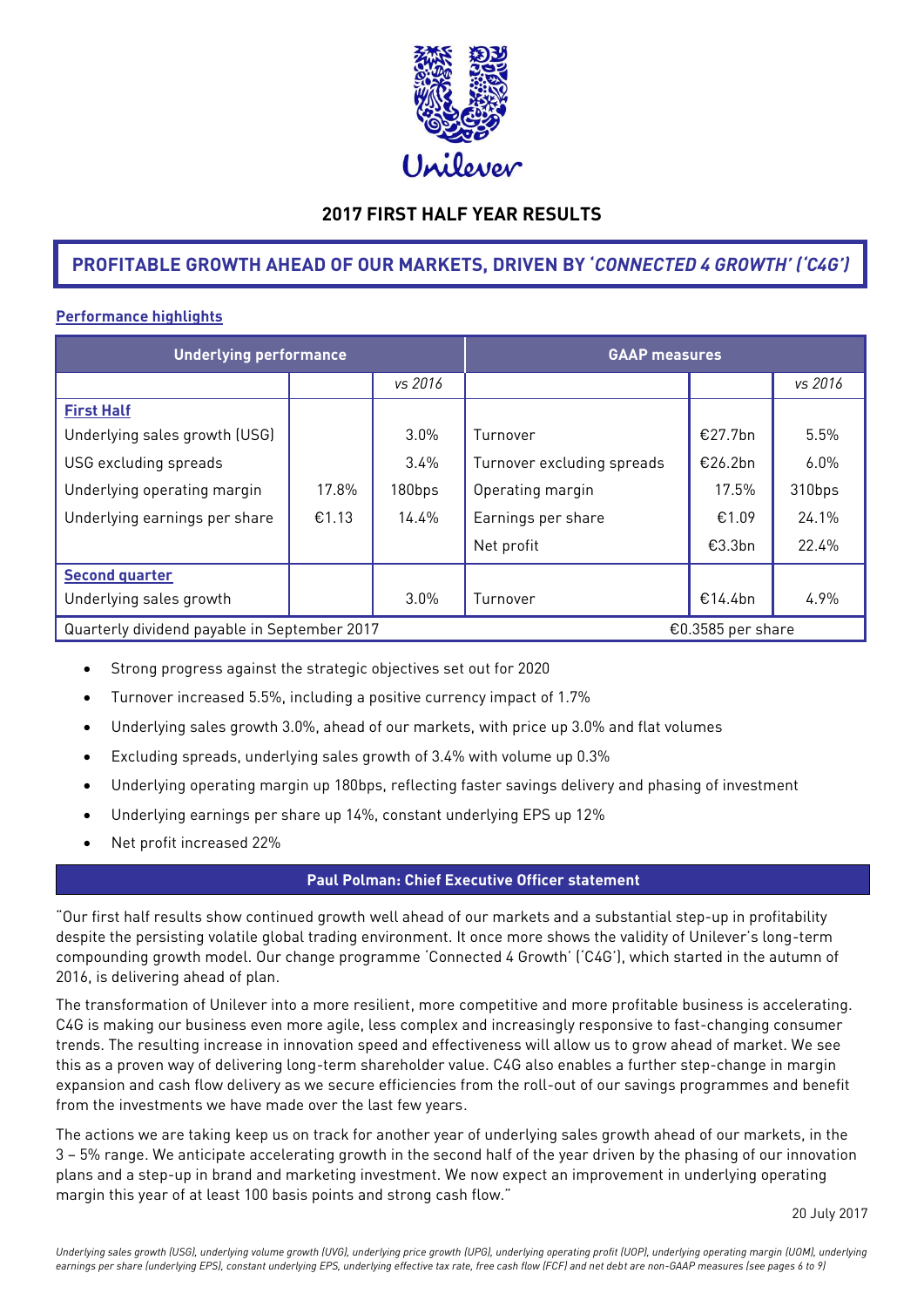|                                    | Second Quarter 2017 |            |                          |            | First Half 2017 |            |                |            |                                      |
|------------------------------------|---------------------|------------|--------------------------|------------|-----------------|------------|----------------|------------|--------------------------------------|
|                                    | Turnover            | <b>USG</b> | <b>UVG</b>               | <b>UPG</b> | Turnover        | <b>USG</b> | <b>UVG</b>     | <b>UPG</b> | Change in<br>underlying<br>operating |
| (unaudited)                        |                     |            |                          |            |                 |            |                |            | margin                               |
|                                    | €bn                 | $\%$       | $\%$                     | $\%$       | €bn             | $\%$       | $\%$           | %          | bps                                  |
| <b>Unilever</b>                    | 14.4                | 3.0        | $\overline{\phantom{0}}$ | 3.0        | 27.7            | 3.0        | $\blacksquare$ | 3.0        | 180                                  |
| Personal Care                      | 5.3                 | 2.2        | [0.3]                    | 2.5        | 10.5            | 2.6        |                | 2.6        | 240                                  |
| Home Care                          | 2.7                 | 2.5        | 0.1                      | 2.4        | 5.4             | 3.3        | 0.8            | 2.5        | 110                                  |
| <b>Home Care and Personal Care</b> | 8.0                 | 2.3        | (0.1)                    | 2.5        | 15.9            | 2.8        | 0.3            | 2.6        | 180                                  |
| Foods                              | 3.2                 | 1.2        | (1.3)                    | 2.5        | 6.3             | 0.6        | (1.7)          | $2.4\,$    | 100                                  |
| Refreshment                        | 3.2                 | 6.7        | 1.8                      | 4.8        | 5.5             | 6.1        | 1.2            | 4.9        | 230                                  |
| <b>Foods and Refreshment</b>       | 6.4                 | 3.9        | 0.2                      | 3.7        | 11.8            | 3.1        | (0.4)          | 3.5        | 160                                  |

**FIRST HALF OPERATIONAL REVIEW: CATEGORIES**

# As part of our strategic review we announced on 6 April 2017 our intention to either sell or demerge our spreads business. The table below provides information on our second quarter 2017 and first half 2017 performance excluding sales related to spreads.

|                                         | Second Quarter 2017 |            |            |            | First Half 2017 |            |       |            |
|-----------------------------------------|---------------------|------------|------------|------------|-----------------|------------|-------|------------|
| (unaudited)                             | Turnover            | <b>USG</b> | <b>UVG</b> | <b>UPG</b> | Turnover        | <b>USG</b> | UVG.  | <b>UPG</b> |
|                                         | €bn                 | %          | $\%$       | %          | €bn             | %          | %     | $\%$       |
| Unilever excluding spreads              | 13.7                | 3.3        | 0.3        | 3.1        | 26.2            | 3.4        | 0.3   | 3.1        |
| Foods and Refreshment excluding spreads | 5.6                 | 4.8        | 0.8        | 3.9        | 10.4            | 4.2        | 0.3   | 3.9        |
| Foods excluding spreads                 | 2.4                 | 2.3        | (0.4)      | 2.8        | 4.8             | 2.0        | (0.7) | 2.7        |

**Our markets:** Market conditions have remained challenging. In the markets in which we operate volumes were virtually flat in aggregate. The economic crisis in Brazil continued to present a significant headwind. In India, trade stock levels thinned in the second quarter ahead of the implementation of the Goods and Services Tax, while markets in Indonesia were adversely impacted by fewer trading days due to public holidays.

**Unilever overall performance:** Underlying sales grew 3.0%, ahead of our markets, with growth in all our categories and sub-categories except for spreads. Turnover increased 5.5% to €27.7 billion, which included a positive currency impact of 1.7% and 0.8% from acquisitions net of disposals.

Gross margin improved by 40bps to 43.1% driven by margin-accretive innovations and acquisitions as well as our discipline in driving savings programmes. Brand and marketing investment contributed 130bps to margin progression. This reflects: 1) a recalibration of advertising spend in the overall market; 2) strong savings delivery from our zero based budgeting programme; and 3) innovation and support plans which are weighted towards the second half of the year, particularly in Personal Care. For the year as a whole, we expect our brand and marketing investment to be maintained at last year's level in absolute terms. Overheads were reduced by 10bps, driven by a further reduction in the underlying cost base partially offset by investment in new business models including retail-led brands and e-commerce. Underlying operating margin improved by 180bps to 17.8%. Operating margin was 17.5%.

**'Connected 4 Growth' ('C4G'):** We are making good progress against the objectives we have set out:

The new Country Category Business Teams ('CCBTs') are fully in place and helping to make our innovation pipeline stronger. CCBTs enable us to roll out global innovations faster, and be more agile in responding to local trends.

The savings programmes which are an integral part of C4G are delivering faster than expected, with savings of more than €1 billion in the first half year. This puts us well on track towards our savings target of €6 billion, and a targeted underlying operating margin of 20% by 2020. The faster delivery seen in the first half of the year enables a step-up in the level of reinvestment behind growth in the remainder of this year and beyond. The holistic '5-S' gross margin improvement programme is being rolled out from Home Care into all categories and realising savings across the supply chain. Zero based budgeting ('ZBB') is improving our productivity in brand and marketing investment as we reduce the cost of advertising production. ZBB is also eliminating waste in those areas where we have over-saturated traditional channels, as well as reducing low-added value costs in overheads. The new organisation is simpler and more agile and we are progressing plans for the integration of Foods and Refreshment into a single business.

At the same time we have been active in managing our portfolio to ensure we have the platforms in place for longterm growth. In the first half year we announced the acquisitions of **Hourglass** in prestige Personal Care in the United States, the **Quala** home and personal care brands in Latin America, and a joint venture with **Europe & Asia Commercial Company Ltd** to build our operations in Myanmar.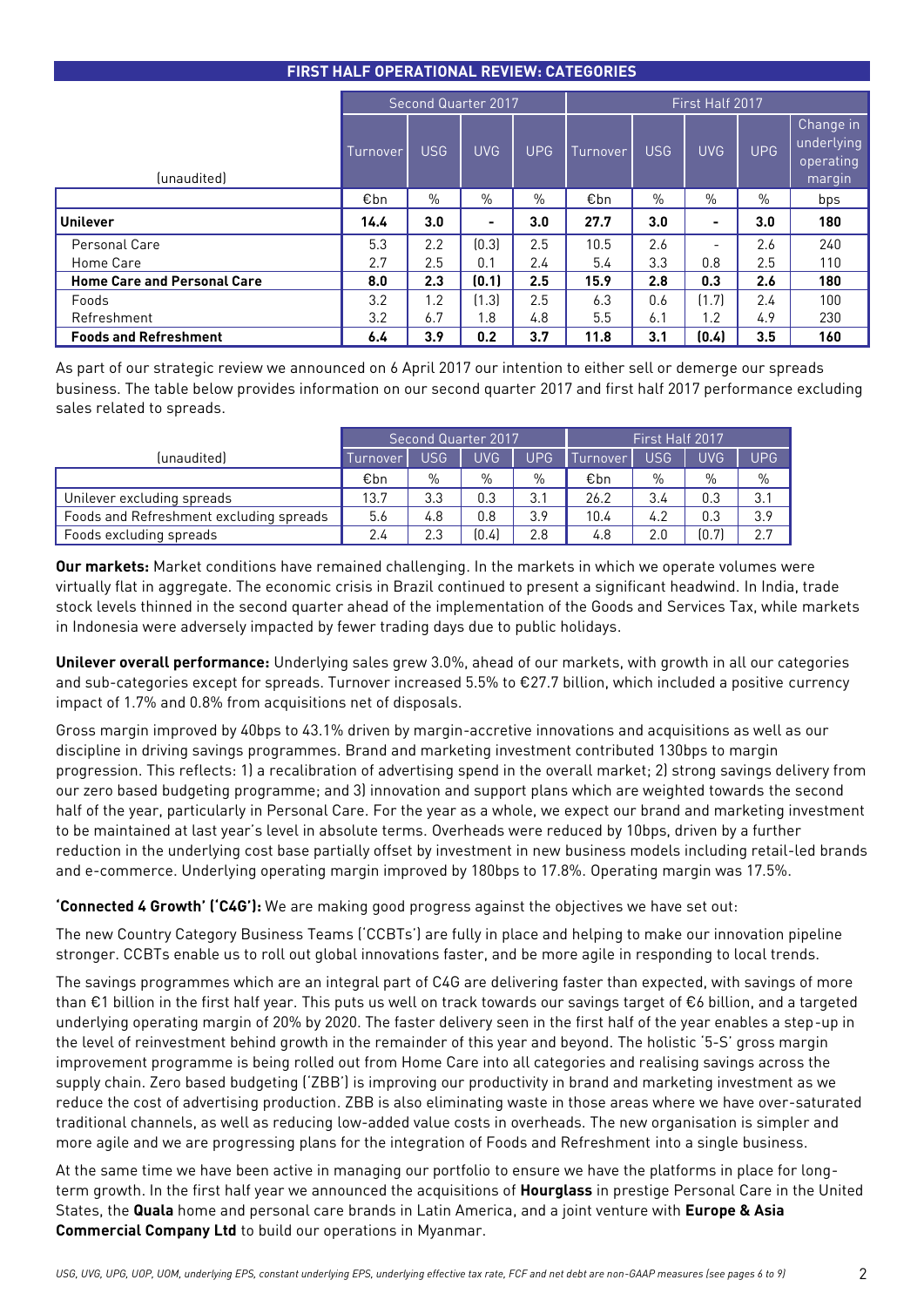The preparation for the exit from spreads via a sale or de-merger is well underway. The review of the dual-headed legal structure is also progressing well and we expect the Board to decide the outcome before the end of the year.

In the first half of the year we have bought back shares to the value of €1.4 billion, putting us on track to complete the announced €5 billion programme by the end of the year.

# **Personal Care**

Personal Care continued to grow the core while expanding in high-growth segments and building in premium positions. Challenging market conditions in some of the key markets, such as India, Brazil and Indonesia weighed on the overall growth rate. Oral care performed well, supported by innovations in premium segments such as the new **Signal** Enamel Repair and **Signal** White Now Care Correction range with blue light technology in France. In skin, **Baby Dove** has now been introduced to 19 markets, while the new **Lifebuoy** with Activ Silver formula for enhanced germprotection was rolled out across Asia. In Indonesia we are launching Hijab Fresh, a new brand, that provides a solution to the specific needs of the Muslim population. Continued growth in deodorants was driven by new variants of dry sprays in North America and **Dove** antiperspirants with an improved, particularly skin-friendly formulation that have been rolled out to 65 countries. In hair, growth was driven by **Sunsilk**, helped by the expansion into natural propositions that has driven increased penetration among millennials. **Dermalogica** performed well and our recent acquisitions **Dollar Shave Club** and **Living Proof**, which will contribute to underlying sales growth from next quarter and next year respectively, continued to grow strongly.

Underlying operating margin was up 240bps reflecting both brand and marketing efficiencies from zero based budgeting and the phasing of brand and marketing investment.

# **Home Care**

Home Care delivered good growth despite a strong comparator, enabled by continued market development and benefit-led innovations that address emerging needs, including the growing trend towards natural products. In laundry, growth was driven by strong performances of the fabric conditioner **Comfort** in our Asian markets and the value brand **Brilhante** in Latin America. The roll-out of **Surf** into Central and Eastern Europe continued to perform well, while in the United Kingdom **Persil** Powergems, the laundry detergent with 100% active ingredients delivering superior stain-removal as well as care and intense freshness, were introduced. In household care, **Domestos** grew strongly helped by the successful roll-out of toilet blocks, which have reached 25 countries, and by **Cif**'s premium sprays with improved formulation now in more than 20 countries. The air purification brand **Blue Air** grew strongly in China, while **Seventh Generation** with its naturals proposition, was introduced to the United Kingdom.

Underlying operating margin improved by 110bps driven by higher gross margin and brand and marketing efficiencies.

# **Foods**

Foods continued to modernise the portfolio while building its presence in emerging markets and sustaining a strong performance in the food service channels. However the overall growth was adversely affected by declines of some of our non-core brands in Europe. **Knorr**, our largest brand, performed well by responding to key needs such as nutrition deficiency or time-saving cooking products. The successful **Knorr** Mealmakers with 100% natural ingredients have now been extended into 100% natural seasonings. In dressings, **Hellmann's** relaunched the brand with strengthened naturalness claims while the organic variants have been rolled out from North America into Europe. In spreads, the new margarines with specialty oils and the roll-out of the dairy-free variants are performing well. The rate of decline in spreads has slowed to 3.7% as sales growth in emerging markets partially offset the continued market contraction in developed countries.

Underlying operating margin was up 100bps mainly due to brand and marketing efficiencies.

## **Refreshment**

Ice cream delivered strong growth driven by margin-accretive innovations behind our premium brands, such as **Ben & Jerry's** pint range 'Topped', that takes ice cream indulgence to a new level, and the 'Wich sandwich. **Magnum** grew at double-digit rates, helped by the new **Magnum** pints that deliver the ultimate chocolate and ice cream experience in a tub, as well as the coconut and raspberry variants. We have extended our less than 50 calories offering under **Solero** and launched vegan and gluten-free variants under **Cornetto**. Leaf tea showed good growth as we are increasingly seeing the benefits of our innovations in specialty and premium tea segments. **Lipton** was launched in Brazil and Argentina, and is successfully extending its presence in the faster-growing green and matcha segments, while **T2** continued to show strong growth.

Underlying operating margin was up 230bps primarily driven by higher gross margins in both ice cream and tea, reflecting the premiumisation of the portfolio and savings delivery.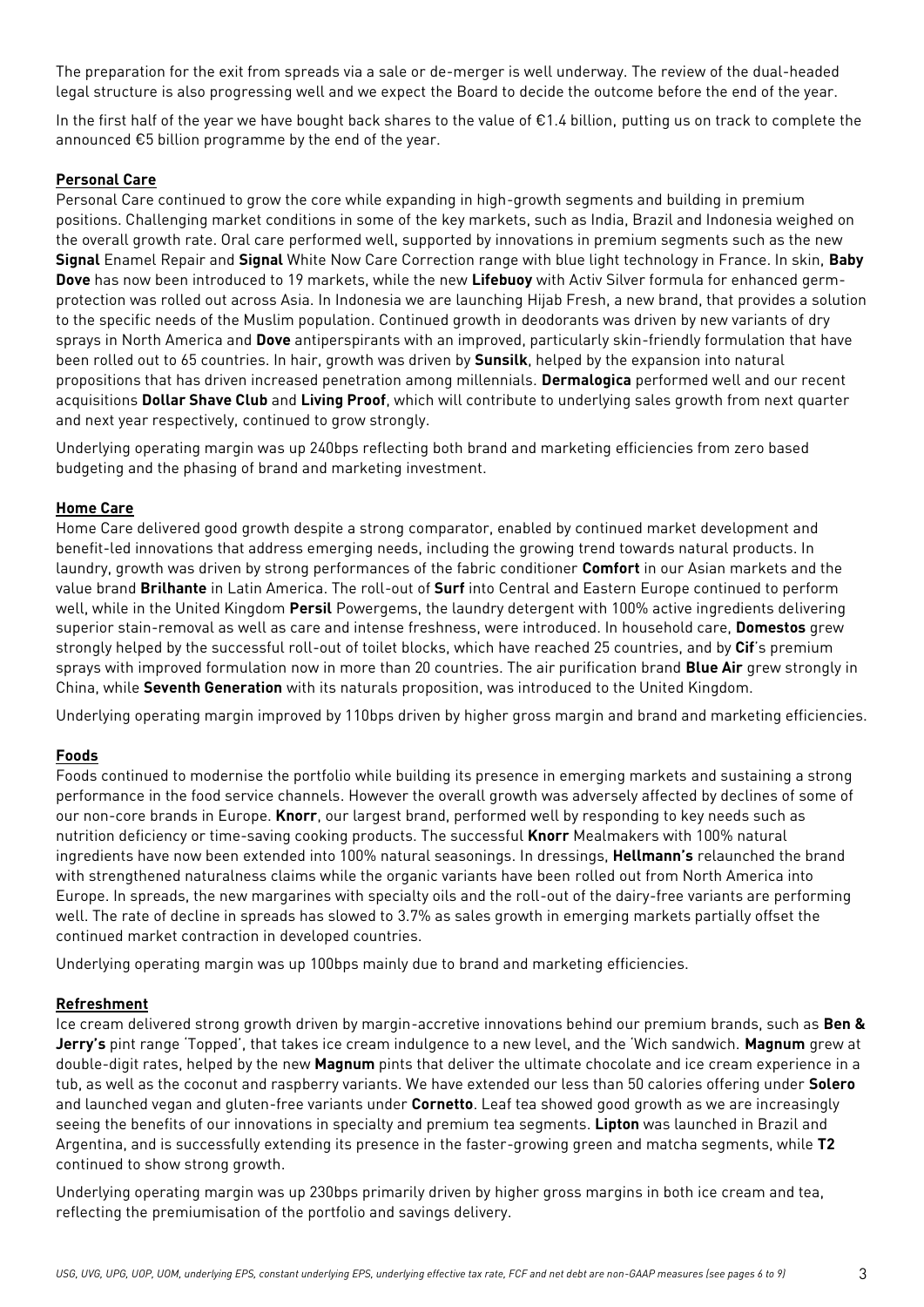# **FIRST HALF OPERATIONAL REVIEW: GEOGRAPHICAL AREA**

|               | Second Quarter 2017 |            |            |            | First Half 2017 |       |                |            |                                                |
|---------------|---------------------|------------|------------|------------|-----------------|-------|----------------|------------|------------------------------------------------|
| (unaudited)   | Turnover            | <b>USG</b> | <b>UVG</b> | <b>UPG</b> | Turnover        | USG   | <b>UVG</b>     | <b>UPG</b> | Change in<br>underlying<br>operating<br>margin |
|               | €bn                 | $\%$       | $\%$       | $\%$       | €bn             | $\%$  | $\%$           | $\%$       | bps                                            |
| Unilever      | 14.4                | 3.0        | -          | 3.0        | 27.7            | 3.0   | $\blacksquare$ | 3.0        | 180                                            |
| Asia/AMET/RUB | 6.2                 | 4.3        | [0.6]      | 4.9        | 12.1            | 5.5   | 0.8            | 4.8        | 260                                            |
| The Americas  | 4.7                 | 3.7        | 0.9        | 2.8        | 9.0             | 2.5   | [0.6]          | 3.1        | 180                                            |
| Europe        | 3.5                 | 0.3        | 0.1        | 0.1        | 6.6             | (0.8) | (0.6)          | (0.1)      | 20                                             |

|                   | Second Quarter 2017 |            |            |            | First Half 2017 |            |       |            |
|-------------------|---------------------|------------|------------|------------|-----------------|------------|-------|------------|
| (unaudited)       | Turnover            | <b>USG</b> | <b>UVG</b> | <b>UPG</b> | Turnover        | <b>USG</b> | UVG.  | <b>UPG</b> |
|                   | €bn                 | $\%$       | $\%$       | $\%$       | €bn             | $\%$       | $\%$  | %          |
| Developed markets | 6.1                 | 0.7        | 0.2        | 0.4        | 11.5            | [0.4]      | (0.4) | 0.1        |
| Emerging markets  | 8.3                 | 4.8        | [0.1]      | 5.0        | 16.2            | 5.5        | 0.3   | 5.1        |
| North America     | 2.5                 | 1.4        | 0.6        | 0.9        | 4.8             | 0.3        | (0.2) | 0.5        |
| Latin America     | 2.2                 | 6.3        | 1.2        | 5.1        | 4.2             | 5.0        | (1.0) | 6.0        |

The table below provides information on our second quarter 2017 and first half 2017 performance excluding sales related to spreads.

|                                     | Second Quarter 2017 |            |               |      | First Half 2017 |      |               |            |
|-------------------------------------|---------------------|------------|---------------|------|-----------------|------|---------------|------------|
| (unaudited)                         | Turnover            | <b>USG</b> | UVG           | UPG  | Turnover        | USG  | <b>UVG</b>    | <b>UPG</b> |
|                                     | €bn                 | $\%$       | $\frac{0}{n}$ | $\%$ | €bn             | $\%$ | $\frac{0}{0}$ | $\%$       |
| Developed markets excluding spreads | 5.6                 | 1.2        | 0.8           | 0.5  | 10.5            | 0.3  | 0.2           | 0.1        |
| Europe excluding spreads            | 3.2                 | 1.0        | 0.9           | 0.1  | 5.8             | 0.1  | 0.2           | (0.1)      |
| North America excluding spreads     | 2.4                 | 1.8        | 0.8           | 0.9  | 4.5             | 0.9  | 0.3           | 0.6        |

# **Asia/AMET/RUB**

Underlying sales growth was 5.5% in the first half as pricing has increased in Asia in response to rising commodity costs. Volumes in the second quarter were adversely affected by some trade destocking ahead of the Goods and Services Tax implementaton in India and by fewer trading days in Indonesia. China demonstrated a good first half performance, driven by rapid e-commerce sales and modest growth in other channels, while Australia returned to volume-led growth.

Underlying operating margin was up 260bps driven by increased gross margin and brand and marketing efficiencies.

## **The Americas**

Latin America grew underlying sales by 5.0% with volumes returning to growth in the second quarter. Mexico demonstrated strong volume-driven growth and Argentina delivered positive volume growth. Sales continued to decline in our largest market, Brazil, as consumers and retailers reacted to the impact of the harsh economic environment.

Underlying sales improved in North America driven by a strong delivery of our innovations in deodorants, hair care and skin cleansing which helped offset continued soft market conditions. Sales in spreads were lower due to continued market declines in the first half.

Underlying operating margin improved by 180bps reflecting higher gross margin in North America as well as ZBB savings and phasing of brand and marketing investment.

## **Europe**

In Europe consumer demand remained weak and the retail environment challenging. Refreshment delivered strong volume-driven growth, while the competitive intensity remained particularly high in Home Care. The margarine market contraction continued to weigh on the overall growth, particularly in the United Kingdom and Germany. We saw strong momentum in Central and Eastern Europe and Spain, following on from good growth in prior years.

Underlying operating margin was up 20bps primarily due to brand and marketing efficiencies.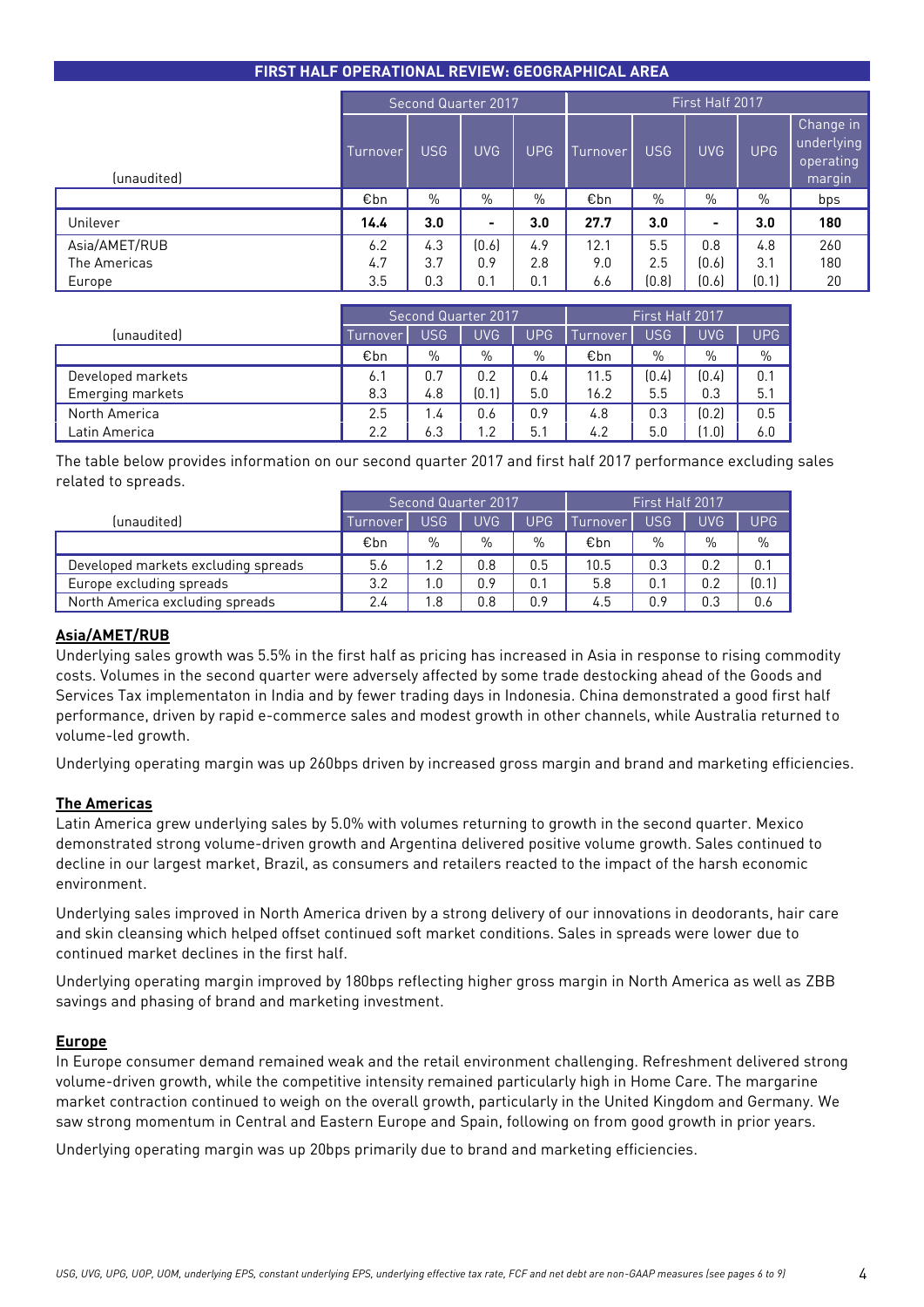# **Finance costs and tax**

Net finance costs increased by €6 million to €290 million in the first half of 2017. This included a slightly higher cost of financing net borrowings at €241 million, which was driven by the increase in net debt while the average interest rate on net debt was 3.1% versus 3.3% in 2016. Pensions financing was a charge of €49 million compared to €47 million in the prior year.

The effective tax rate was 28.9% versus 26.0% in the same period last year. The change was mainly driven by the tax impact of the AdeS disposal in 2017 and favourable tax audit settlements in 2016. The effective tax rate on underlying profit was 27.9% compared to 26.2% in the prior year which included favourable tax audit settlements.

## **Joint ventures, associates and other income from non-current investments**

Net profit from joint ventures and associates contributed €75 million compared with €72 million in the first half of 2016 mainly due to growth in profits from the Pepsi Lipton joint venture. Other income from non-current investments was zero versus €61 million in the prior year which included a gain of €68 million from the revaluation of a financial asset.

# **Earnings per share**

Underlying earnings per share in the first half increased by  $14.4\%$  to  $\epsilon$ 1.13, including a positive currency impact of 2.6%. Constant underlying earnings per share increased by 11.8% primarily driven by underlying sales growth and improved underlying operating margin, and partially offset by a higher tax rate. These underlying measures exclude the post-tax impact of business disposals, acquisition and disposal-related costs, restructuring costs, impairments, one-off items within operating profit and any other significant unusual items within net profit but not operating profit.

Diluted earnings per share for the first half was up 24.1% at €1.09. We recorded a gain on disposal of €0.3 billion for the AdeS soy beverage business in Latin America.

# **Free cash flow**

Free cash flow in the first half of 2017, which included the usual seasonal increase in inventory and receivables, improved by €0.6 billion to €1.4 billion despite a one-off injection of €0.6 billion to our pension funds. The step-up was primarily driven by the higher underlying operating profit and further improvements in both working capital and net capital expenditure.

## **Net debt**

Closing net debt was €13.8 billion compared with €12.6 billion as at 31 December 2016, mainly reflecting the share buy-backs of €1.4 billion we have undertaken so far in May and June 2017. Total financial liabilities amounted to €19.6 billion compared to €16.6 billion at the year-end. Cash and other current financial assets increased by €1.8 billion to €5.8 billion compared to 31 December 2016.

## **Pensions**

The pension liability net of assets reduced to €1.6 billion at the end of June 2017 versus €3.2 billion as at 31 December 2016. The decrease in the net pension liability was driven by strong investment returns and cash contributions that included a one-off cash injection of €0.6 billion.

# **Finance and liquidity**

On 30 January 2017, we announced the issuance of £350 million 1.125% fixed rate notes due February 2022. On 9 February 2017, we issued €1.2 billion in bonds, equally split between 0.375% fixed rate notes due February 2023 and 1.0% fixed rate notes due February 2027. On 2 May 2017, we issued a quadruple-tranche \$3.15 billion bond, comprising of \$800 million 1.8% fixed rate notes due May 2020, \$850 million 2.2% fixed rate notes due May 2022, \$500 million 2.6% fixed rate notes due May 2024 and \$1 billion 2.9% fixed rate notes due May 2027.

The following bonds matured and were repaid: (i) February 2017 Renminbi 300 million 2.95% fixed rates notes and (ii) June 2017 £400 million 4.75% bonds.

# **Reporting of spreads business**

Our spreads business is not reported as a discontinued operation or held for sale as it does not meet the relevant accounting criteria at 30 June 2017.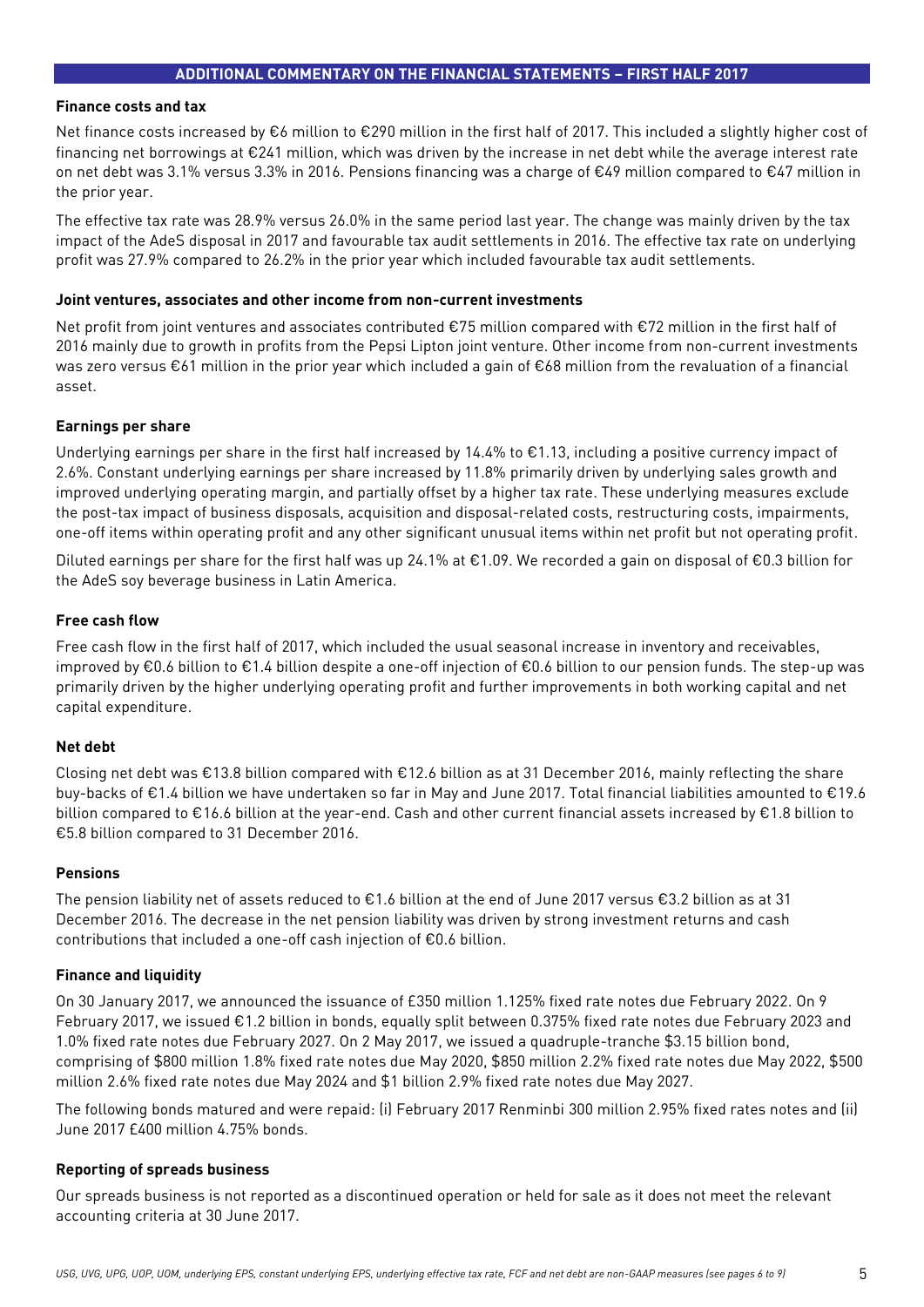# **CHANGES TO THE LONG-TERM INCENTIVE PLAN TARGETS**

Following the 6 April 2017 announcement of our plans to accelerate sustainable shareholder value creation and the introduction of new performance metrics, the targets of the long-term incentive plans have been adjusted. Further information can be found at [www.unilever.com/Images/compensation-committee-statement-alignment](http://www.unilever.com/Images/compensation-committee-statement-alignment-performance-measures-for-incentives-2017_tcm244-508726_en.pdf)[performance-measures-for-incentives-2017\\_tcm244-508726\\_en.pdf](http://www.unilever.com/Images/compensation-committee-statement-alignment-performance-measures-for-incentives-2017_tcm244-508726_en.pdf).

# **COMPETITION INVESTIGATIONS**

As previously disclosed, along with other consumer products companies and retail customers, Unilever is involved in a number of ongoing investigations by national competition authorities, including those within Italy and South Africa. These proceedings and investigations are at various stages and concern a variety of product markets. Where appropriate, provisions are made and contingent liabilities disclosed in relation to such matters.

Ongoing compliance with competition laws is of key importance to Unilever. It is Unilever's policy to co-operate fully with competition authorities whenever questions or issues arise. In addition the Group continues to reinforce and enhance its internal competition law training and compliance programme on an ongoing basis.

# **BRAZIL TAX LITIGATION**

In common with many other businesses operating in Brazil, Unilever has a number of open legal proceedings related to indirect taxes. In Q4 2016, we noted that there had been an adverse court judgment in respect of a Brazilian PIS and COFINS indirect tax case, which we had included in our contingent liabilities, and that we were likely to make a judicial deposit equating to the potential amount owing during 2017. In Q1 2017, the Brazilian Supreme Court ruled in favour of the taxpayer in the leading case on this matter and we now expect this ruling to be applied to our case. As a result, we have not made a judicial deposit. Since this matter was considered to be a contingent liability, there is no impact on profit as a result of this development.

# **NON-GAAP MEASURES**

Certain discussions and analyses set out in this announcement include measures which are not defined by generally accepted accounting principles (GAAP) such as IFRS. We believe this information, along with comparable GAAP measurements, is useful to investors because it provides a basis for measuring our operating performance, ability to retire debt and invest in new business opportunities. Our management uses these financial measures, along with the most directly comparable GAAP financial measures, in evaluating our operating performance and value creation. Non-GAAP financial measures should not be considered in isolation from, or as a substitute for, financial information presented in compliance with GAAP. Wherever appropriate and practical, we provide reconciliations to relevant GAAP measures.

Unilever uses 'constant rate', and 'underlying' measures primarily for internal performance analysis and targeting purposes. We present certain items, percentages and movements, using constant exchange rates, which exclude the impact of fluctuations in foreign currency exchange rates. We calculate constant currency values by translating both the current and the prior period local currency amounts using the prior period average exchange rates into euro. The table below shows exchange rate movements in our key markets.

|                                |              | First half average First half average |
|--------------------------------|--------------|---------------------------------------|
|                                | rate in 2017 | rate in 2016                          |
| Brazilian Real $[€1 = BRL]$    | 3.429        | 4.203                                 |
| Chinese Yuan $E1 = CNY$        | 7.433        | 7.295                                 |
| Indian Rupee $[£1 = INR]$      | 71.111       | 75.011                                |
| Indonesia Rupiah $E1 = IDR$    | 14409        | 14990                                 |
| UK Pound Sterling $(E1 = GBP)$ | 0.860        | 0.778                                 |
| US Dollar $[€1 = US $]$        | 1.081        | 1.116                                 |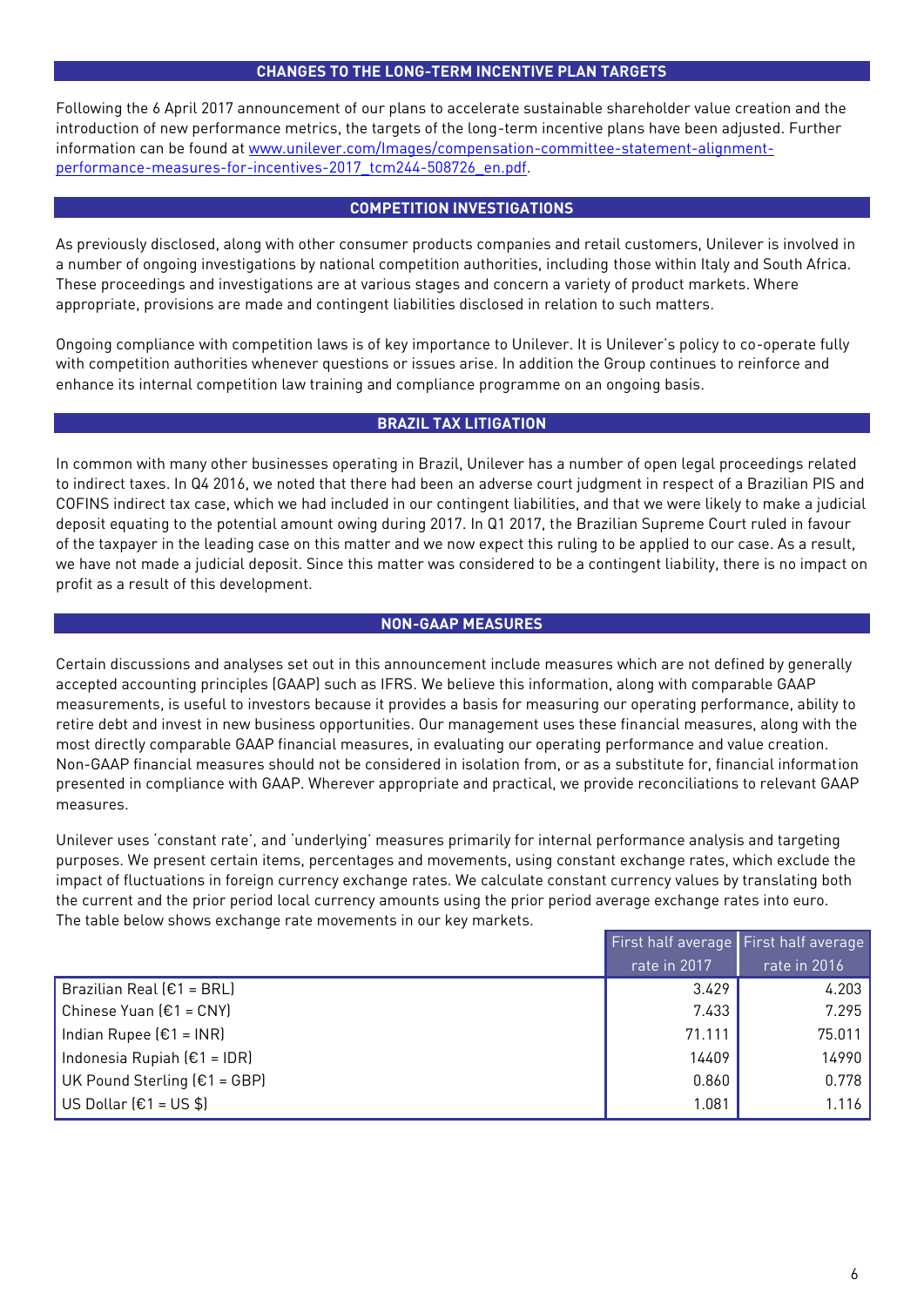# **Underlying sales growth (USG)**

Underlying Sales Growth or "USG" refers to the increase in turnover for the period, excluding any change in turnover resulting from acquisitions, disposals and changes in currency. The impact of acquisitions and disposals is excluded from USG for a period of 12 calendar months from the applicable closing date. Turnover from acquired brands that are launched in countries where they were not previously sold is included in USG as such turnover is more attributable to our existing sales and distribution network than the acquisition itself. We believe this measure provides valuable additional information on the underlying sales performance of the business and is a key measure used internally. The reconciliation of changes in the GAAP measure turnover to USG is provided in notes 3 and 4.

# **Underlying volume growth (UVG)**

Underlying Volume Growth or "UVG" is part of USG and means, for the applicable period, the increase in turnover in such period calculated as the sum of (1) the increase in turnover attributable to the volume of products sold; and (2) the increase in turnover attributable to the composition of products sold during such period. UVG therefore excludes any impact to USG due to changes in prices. The measures and the related turnover GAAP measure are set out in notes 3 and 4.

# **Underlying price growth (UPG)**

Underlying price growth or "UPG" is part of USG, and means, for the applicable period, the increase in turnover attributable to changes in prices during the period. UPG therefore excludes the impact to USG due to (1) the volume of products sold; and (2) the composition of products sold during the period. The measures and the related turnover GAAP measure are set out in notes 3 and 4.

# **Free cash flow (FCF)**

Within the Unilever Group, free cash flow (FCF) is defined as cash flow from operating activities, less income taxes paid, net capital expenditures and net interest payments and preference dividends paid. It does not represent residual cash flows entirely available for discretionary purposes; for example, the repayment of principal amounts borrowed is not deducted from FCF. Free cash flow reflects an additional way of viewing our liquidity that we believe is useful to investors because it represents cash flows that could be used for distribution of dividends, repayment of debt or to fund our strategic initiatives, including acquisitions, if any.

The reconciliation of net profit to FCF is as follows:

| € million                                                         | <b>First Half</b> |          |  |  |
|-------------------------------------------------------------------|-------------------|----------|--|--|
| (unaudited)                                                       | 2017              | 2016     |  |  |
| Net profit                                                        | 3,317             | 2,710    |  |  |
| Taxation                                                          | 1,315             | 928      |  |  |
| Share of net profit of joint ventures/associates and other income |                   |          |  |  |
| from non-current investments                                      | (75)              | (133)    |  |  |
| Net finance costs                                                 | 290               | 284      |  |  |
| <b>Operating profit</b>                                           | 4,847             | 3,789    |  |  |
| Depreciation, amortisation and impairment                         | 763               | 681      |  |  |
| Changes in working capital                                        | (1,436)           | (1, 554) |  |  |
| Pensions and similar obligations less payments                    | (794)             | (223)    |  |  |
| Provisions less payments                                          | 68                | 32       |  |  |
| Elimination of (profits)/losses on disposals                      | (299)             | 117      |  |  |
| Non-cash charge for share-based compensation                      | 158               | 105      |  |  |
| Other adjustments                                                 |                   | 8        |  |  |
| <b>Cash flow from operating activities</b>                        | 3,307             | 2,955    |  |  |
| Income tax paid                                                   | (1, 122)          | (1, 136) |  |  |
| Net capital expenditure                                           | (672)             | (759)    |  |  |
| Net interest and preference dividends paid                        | (148)             | (235)    |  |  |
| Free cash flow                                                    | 1,365             | 825      |  |  |
| Total net cash flow (used in)/from investing activities           | (460)             | (644)    |  |  |
| Total net cash flow (used in)/from financing activities           | 138               | (518)    |  |  |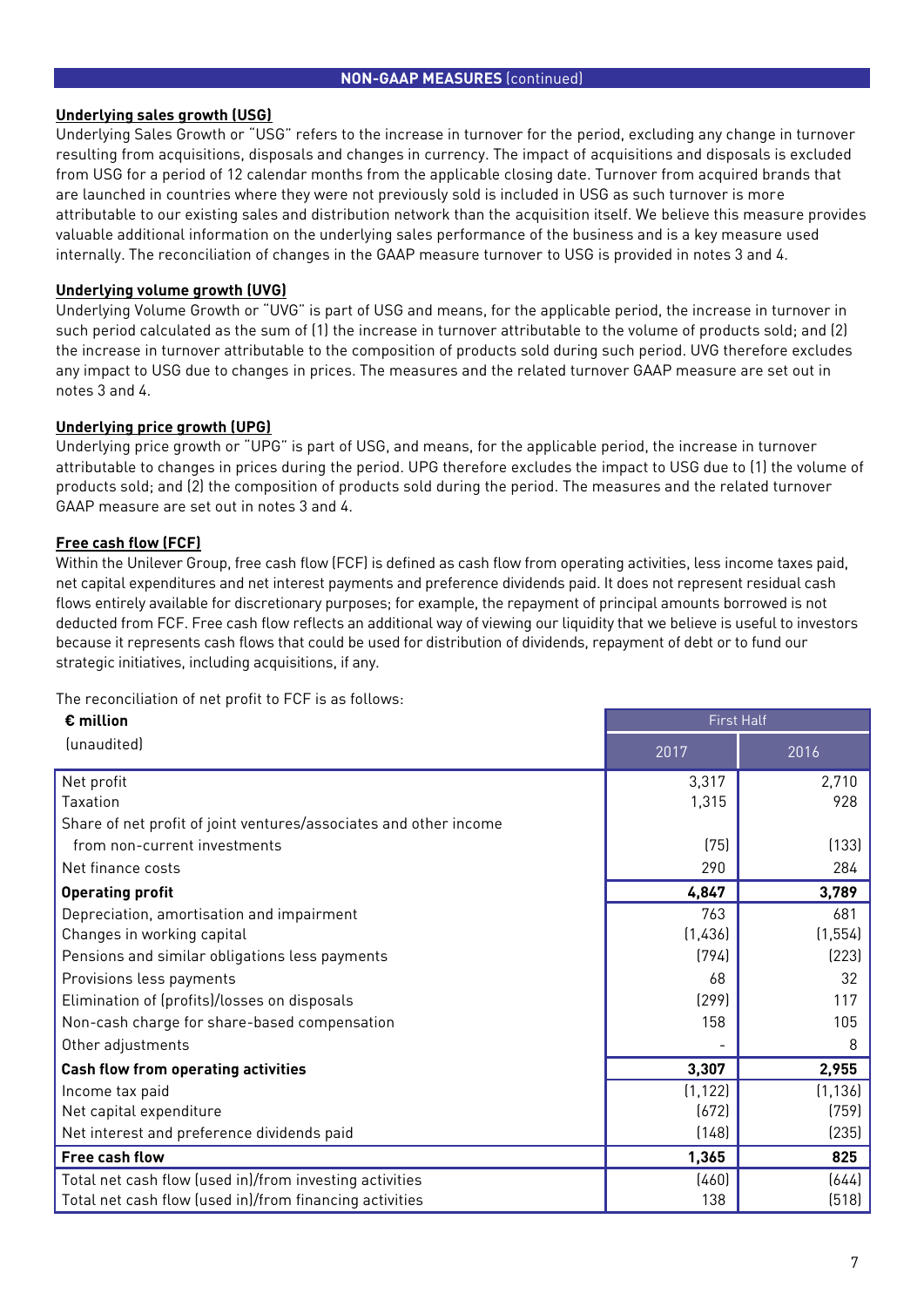## **NON-GAAP MEASURES** (continued)

# **Underlying operating profit (UOP), underlying operating margin (UOM) and non-underlying items**

Underlying operating profit and underlying operating margin mean operating profit and operating margin before the impact of business disposals, acquisition and disposal related costs, restructuring costs, impairments and other oneoff items, which we collectively term non-underlying items, due to their nature and/or frequency of occurrence. Underlying operating profit represents our measure of segment profit or loss as it is the primary measure used for making decisions about allocating resources and assessing performance of the segments. The reconciliation of operating profit to underlying operating profit is as follows:

| $\epsilon$ million                 | <b>First Half</b> |        |  |  |
|------------------------------------|-------------------|--------|--|--|
| (unaudited)                        | 2017              | 2016   |  |  |
| <b>Operating profit</b>            | 4,847             | 3,789  |  |  |
| Non-underlying items (see note 2)  | 79                | 418    |  |  |
| <b>Underlying operating profit</b> | 4,926             | 4,207  |  |  |
| Turnover                           | 27,725            | 26,283 |  |  |
| Operating margin (%)               | 17.5              | 14.4   |  |  |
| Underlying operating margin (%)    | 17.8              | 16.0   |  |  |

# **Underlying EPS**

Underlying earnings per share (underlying EPS) is calculated as underlying profit attributable to shareholders' equity divided by the diluted combined average number of share units. In calculating underlying profit attributable to shareholders' equity, net profit attributable to shareholders' equity is adjusted to eliminate the post-tax impact of non-underlying items in operating profit and any other significant unusual items within net profit but not operating profit. This measure reflects the underlying earnings for each share unit of the Group. Refer to note 2 on page 16 for reconciliation of underlying profit to net profit attributable to shareholders' equity.

# **Underlying effective tax rate**

Underlying effective tax rate is calculated by dividing taxation excluding the tax impact of non-underlying items in operating profit and any other significant unusual items by profit before tax excluding non-underlying items in operating profit, other significant unusual items and share of net profit/(loss) of joint ventures and associates. This measure reflects the underlying tax rate in relation to profit before tax, non-underlying items, other significant unusual items within net profit but not operating profit and share of net profit/(loss) of joint ventures and associates. Tax impact on non-underlying items is calculated as the sum of each non-underlying item multiplied by the corporate tax rate of the respective jurisdictions in which tax on that item is payable.

The reconciliation of taxation to taxation before non-underlying items and other significant unusual items is as follows:

| $\epsilon$ million                                                           | <b>First Half</b> |       |  |  |
|------------------------------------------------------------------------------|-------------------|-------|--|--|
| (unaudited)                                                                  | 2017              | 2016  |  |  |
| Taxation                                                                     | 1,315             | 928   |  |  |
| Tax impact of non-underlying items                                           | (21)              | 114   |  |  |
| Taxation before non-underlying items and other significant unusual items     | 1,294             | 1,042 |  |  |
| Profit before taxation                                                       | 4,632             | 3,638 |  |  |
| Non-underlying items before tax                                              | 79                | 418   |  |  |
| Share of net profit /loss of joint ventures and associates                   | (75)              | (72)  |  |  |
| Profit before tax, non-underlying items, other significant unusual items and |                   |       |  |  |
| joint ventures and associates                                                | 4,636             | 3,984 |  |  |
| Underlying effective tax rate                                                | 27.9%             | 26.2% |  |  |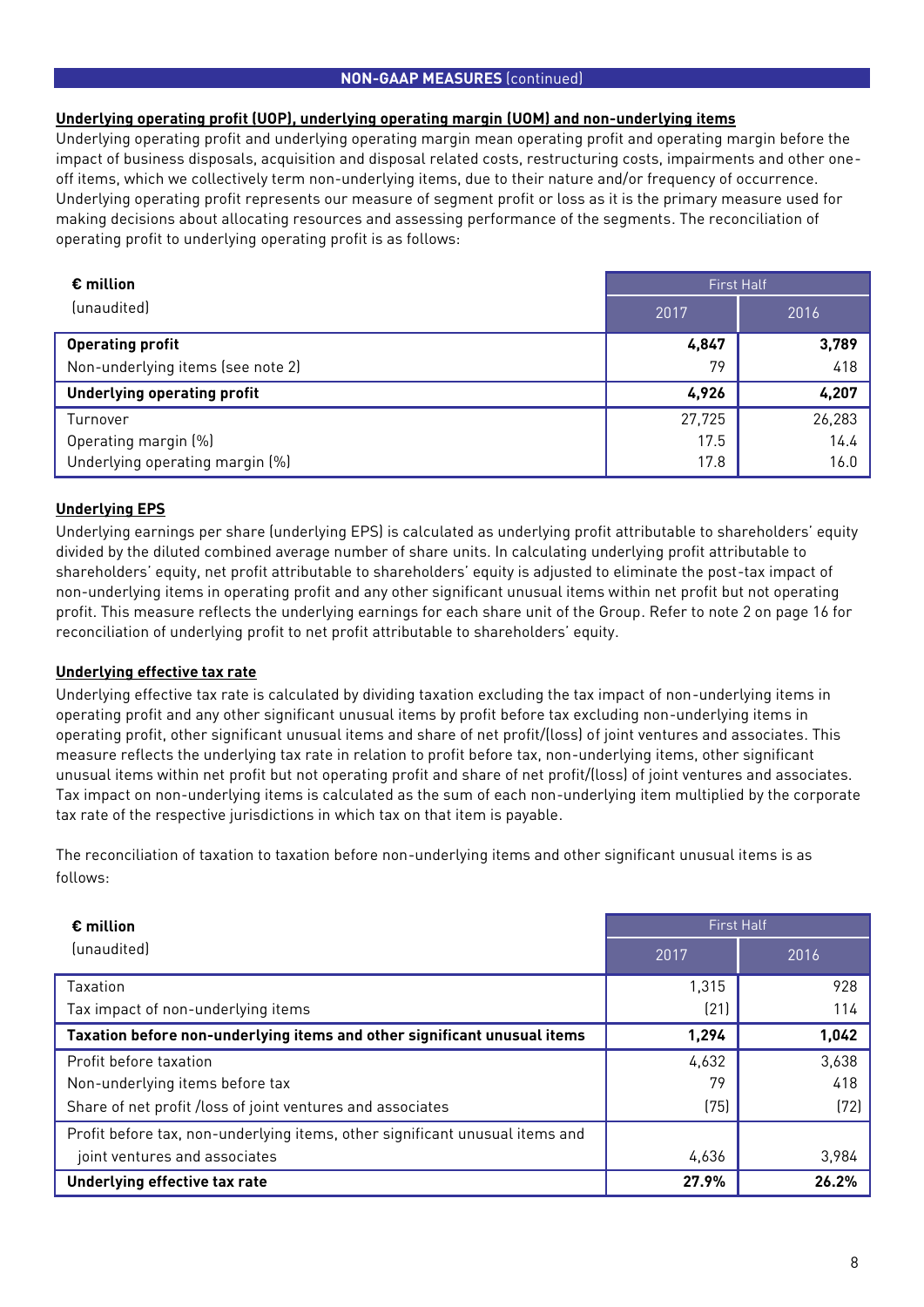## **NON-GAAP MEASURES** (continued)

# **Constant underlying EPS**

Constant underlying earnings per share (constant underlying EPS) is calculated as underlying profit attributable to shareholders' equity at constant exchange rates and excluding the impact of translational hedges divided by the diluted combined average number of share units. This measure reflects the underlying earnings for each share unit of the Group in constant exchange rates.

The reconciliation of underlying profit attributable to shareholders' equity to constant underlying earnings attributable to shareholders' equity and the calculation of constant underlying EPS is as follows:

| $\epsilon$ million                                                      | <b>First Half</b> |         |  |  |
|-------------------------------------------------------------------------|-------------------|---------|--|--|
| (unaudited)                                                             | 2017              | 2016    |  |  |
| Underlying profit attributable to shareholders' equity (see note 2)     | 3,206             | 2,812   |  |  |
| Impact of translation of earnings between constant and current exchange |                   |         |  |  |
| rates and translational hedges                                          | (41)              | 156     |  |  |
| Constant underlying earnings attributable to shareholders' equity       | 3,165             | 2,968   |  |  |
| Diluted combined average number of share units (millions of units)      | 2,845.7           | 2,853.5 |  |  |
| Constant underlying EPS (€)                                             | 1.11              | 1.04    |  |  |

In calculating the movement in constant underlying EPS, the constant underlying EPS for 2017 is compared to the underlying EPS for 2016 as adjusted for the impact of translational hedges, which was €1.00.

# **Net debt**

Net debt is defined as the excess of total financial liabilities, excluding trade payables and other current liabilities, over cash, cash equivalents and other current financial assets, excluding trade and other current receivables. It is a measure that provides valuable additional information on the summary presentation of the Group's net financial liabilities and is a measure in common use elsewhere.

The reconciliation of total financial liabilities to net debt is as follows:

| $\epsilon$ million                                   | As at     | As at       | As at     |
|------------------------------------------------------|-----------|-------------|-----------|
| (unaudited)                                          | 30 June   | 31 December | 30 June   |
|                                                      | 2017      | 2016        | 2016      |
| <b>Total financial liabilities</b>                   | (19,633)  | (16, 595)   | (16, 371) |
| Current financial liabilities                        | (5,081)   | (5,450)     | (5, 759)  |
| Non-current financial liabilities                    | (14, 552) | (11, 145)   | (10,612)  |
| Cash and cash equivalents as per balance sheet       | 5,016     | 3,382       | 3,119     |
| Cash and cash equivalents as per cash flow statement | 4,860     | 3,198       | 2,937     |
| Add bank overdrafts deducted therein                 | 156       | 184         | 182       |
| Other current financial assets                       | 825       | 599         | 678       |
| <b>Net debt</b>                                      | (13, 792) | (12,614)    | (12, 574) |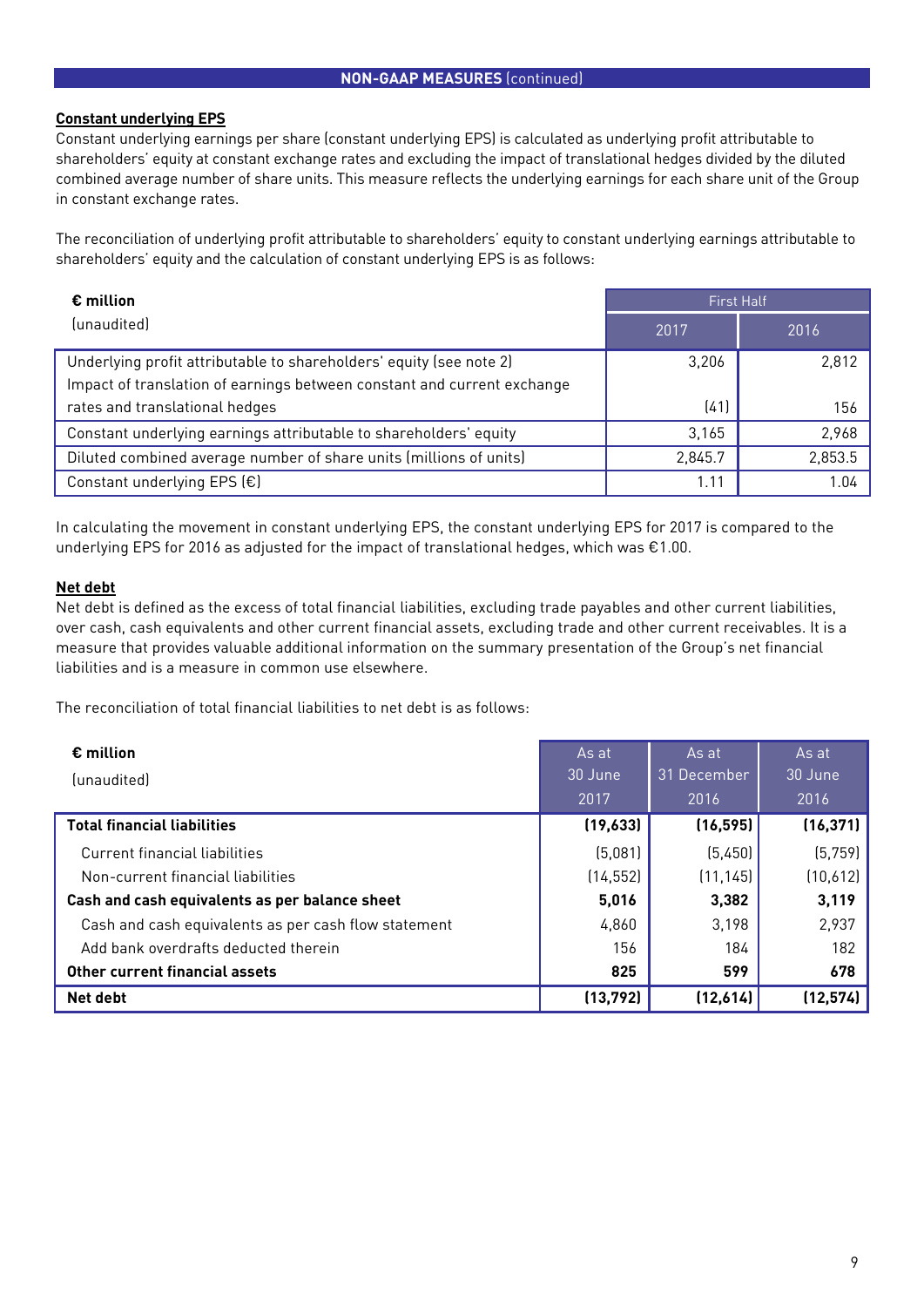## **PRINCIPAL RISK FACTORS**

On pages 37 to 41 of our 2016 Report and Accounts we set out our assessment of the principal risk issues that would face the business through 2017 under the headings: brand preference; portfolio management; sustainability; climate change; customer relationships; talent & organisation; supply chain; safe and high quality products; systems and information; business transformation; economic and political instability; treasury and pensions; ethical; and legal and regulatory. In our view, the nature and potential impact of such risks remain essentially unchanged as regards our performance over the second half of 2017.

# **OTHER INFORMATION**

This document represents Unilever's half-yearly report for the purposes of the Disclosure and Transparency Rules (DTR) issued by the UK Financial Conduct Authority (DTR 4.2) and the Dutch Act on Financial Supervision, section 5:25d (8)/(9) (Half-yearly financial reports). In this context: (i) the condensed set of financial statements can be found on pages 11 to 21; (ii) pages 2 to 10 comprise the interim management report; and (iii) the Directors' responsibility statement can be found on page 22. No material related parties transactions have taken place in the first six months of the year.

## **CAUTIONARY STATEMENT**

This announcement may contain forward-looking statements, including 'forward-looking statements' within the meaning of the United States Private Securities Litigation Reform Act of 1995, including statements related to underlying sales growth and underlying operating margin. Words such as 'will', 'aim', 'expects', 'anticipates', 'intends', 'looks', 'believes', 'vision', or the negative of these terms and other similar expressions of future performance or results, and their negatives, are intended to identify such forward-looking statements. These forward-looking statements are based upon current expectations and assumptions regarding anticipated developments and other factors affecting the Unilever Group (the "Group"). They are not historical facts, nor are they guarantees of future performance.

Because these forward-looking statements involve risks and uncertainties, there are important factors that could cause actual results to differ materially from those expressed or implied by these forward-looking statements. Among other risks and uncertainties, the material or principal factors which could cause actual results to differ materially are: Unilever's global brands not meeting consumer preferences; Unilever's ability to innovate and remain competitive; Unilever's investment choices in its portfolio management; inability to find sustainable solutions to support long-term growth; customer relationships; the recruitment and retention of talented employees; disruptions in our supply chain; the cost of raw materials and commodities; the production of safe and high quality products; secure and reliable IT infrastructure; successful execution of acquisitions, divestitures and business transformation projects; economic and political risks and natural disasters; the effect of climate change on Unilever's business; financial risks; failure to meet high and ethical standards; and managing regulatory, tax and legal matters. These forward-looking statements speak only as of the date of this announcement. Except as required by any applicable law or regulation, the Group expressly disclaims any obligation or undertaking to release publicly any updates or revisions to any forward-looking statements contained herein to reflect any change in the Group's expectations with regard thereto or any change in events, conditions or circumstances on which any such statement is based. Further details of potential risks and uncertainties affecting the Group are described in the Group's filings with the London Stock Exchange, Euronext Amsterdam and the US Securities and Exchange Commission, including in the Annual Report on Form 20-F 2016 and the Unilever Annual Report and Accounts 2016.

# **ENQUIRIES**

| UK  | +44 79 1727 1819 | treeva.fenwick@unilever.com  |
|-----|------------------|------------------------------|
| or  | +44 78 2504 9151 | louise.phillips@unilever.com |
| NI. | +31 10 217 4844  | els-de.bruin@unilever.com    |
| or  | +32 494 60 4906  | freek.bracke@unilever.com    |

**Media:** Media Relations Team **Investors:** Investor Relations Team +44 20 7822 6830 [investor.relations@unilever.com](mailto:investor.relations@unilever.com)

There will be a web cast of the results presentation available at: [www.unilever.com/investor-relations/results-and-publications/latest-results/](http://www.unilever.com/investor-relations/results-and-publications/latest-results/)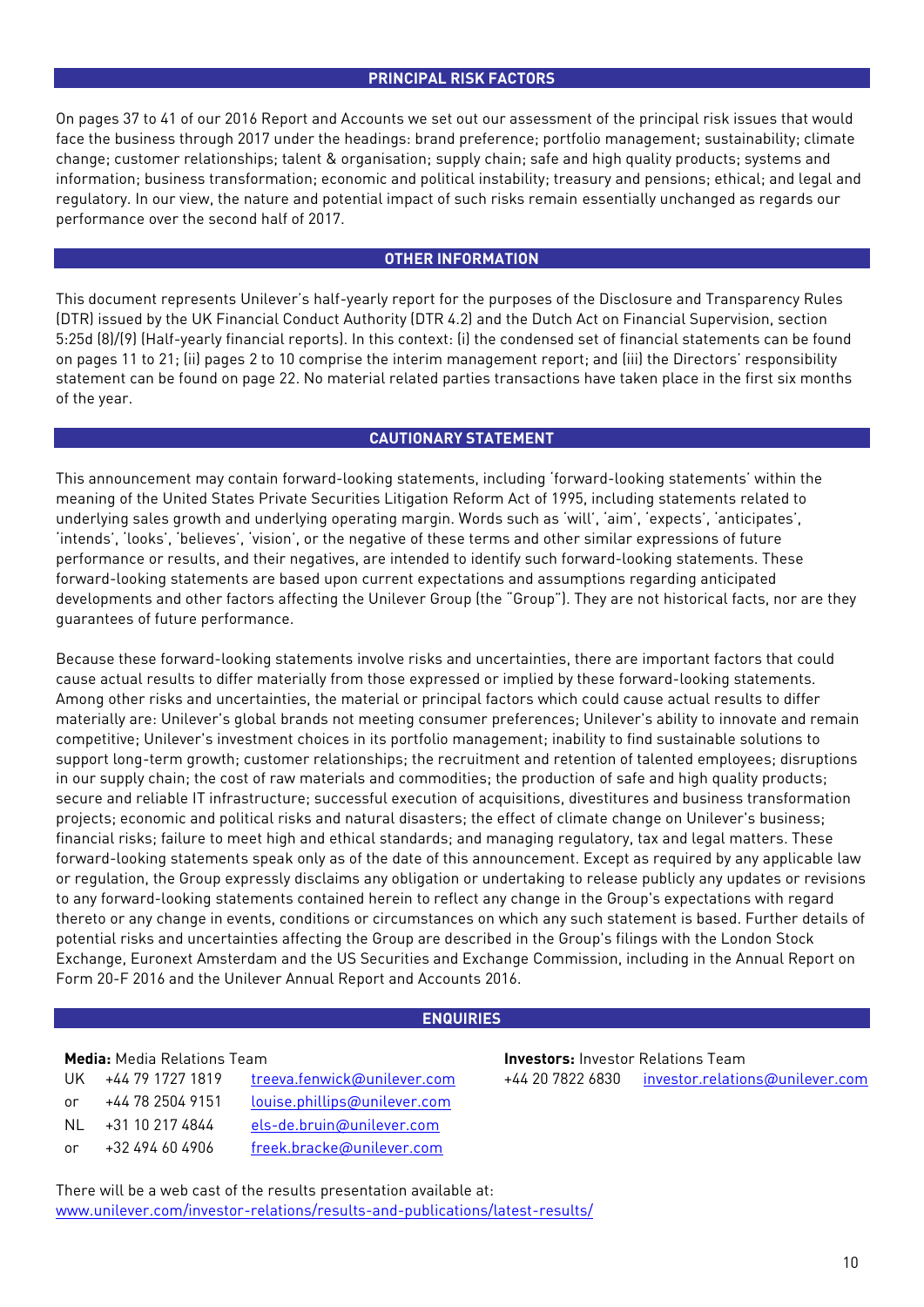# **INCOME STATEMENT**

# (unaudited)

| $\epsilon$ million                                                 | <b>First Half</b> |        |            |          |  |
|--------------------------------------------------------------------|-------------------|--------|------------|----------|--|
|                                                                    |                   |        | Increase/  |          |  |
|                                                                    | 2017              | 2016   | (Decrease) |          |  |
|                                                                    |                   |        | Current    | Constant |  |
|                                                                    |                   |        | rates      | Rates    |  |
| <b>Turnover</b>                                                    | 27,725            | 26,283 | 5.5%       | 3.8%     |  |
| <b>Operating profit</b>                                            | 4,847             | 3,789  | 27.9%      | 24.7%    |  |
| After (charging)/crediting non-underlying items                    | (79)              | (418)  |            |          |  |
| <b>Net finance costs</b>                                           | (290)             | (284)  |            |          |  |
| Finance income                                                     | 90                | 66     |            |          |  |
| Finance costs                                                      | (331)             | (303)  |            |          |  |
| Pensions and similar obligations                                   | (49)              | (47)   |            |          |  |
| Share of net profit/(loss) of joint ventures and associates        | 75                | 72     |            |          |  |
| Other income/(loss) from non-current investments and<br>associates |                   | 61     |            |          |  |
| <b>Profit before taxation</b>                                      | 4,632             | 3,638  | 27.3%      | 24.2%    |  |
| Taxation                                                           | (1, 315)          | (928)  |            |          |  |
| Net profit                                                         | 3,317             | 2,710  | 22.4%      | 18.3%    |  |
| Attributable to:                                                   |                   |        |            |          |  |
| Non-controlling interests                                          | 207               | 198    |            |          |  |
| Shareholders' equity                                               | 3,110             | 2,512  | 23.8%      | 19.6%    |  |
| Combined earnings per share                                        |                   |        |            |          |  |
| Basic earnings per share (euros)                                   | 1.10              | 0.88   | 24.1%      | 19.9%    |  |
| Diluted earnings per share (euros)                                 | 1.09              | 0.88   | 24.1%      | 19.9%    |  |

# **STATEMENT OF COMPREHENSIVE INCOME**

## (unaudited)

| $\epsilon$ million                                             | <b>First Half</b> |          |  |
|----------------------------------------------------------------|-------------------|----------|--|
|                                                                | 2017              | 2016     |  |
| Net profit                                                     | 3,317             | 2,710    |  |
| Other comprehensive income                                     |                   |          |  |
| Items that will not be reclassified to profit or loss:         |                   |          |  |
| Remeasurements of defined benefit pension plans net of tax     | 641               | (1, 356) |  |
| Items that may be reclassified subsequently to profit or loss: |                   |          |  |
| Currency retranslation gains/(losses) net of tax               | (694)             | (140)    |  |
| Fair value gains/(losses) on financial instruments net of tax  | 51                | (18)     |  |
| <b>Total comprehensive income</b>                              | 3,315             | 1,196    |  |
|                                                                |                   |          |  |
| Attributable to:                                               |                   |          |  |
| Non-controlling interests                                      | 170               | 177      |  |
| Shareholders' equity                                           | 3,145             | 1,019    |  |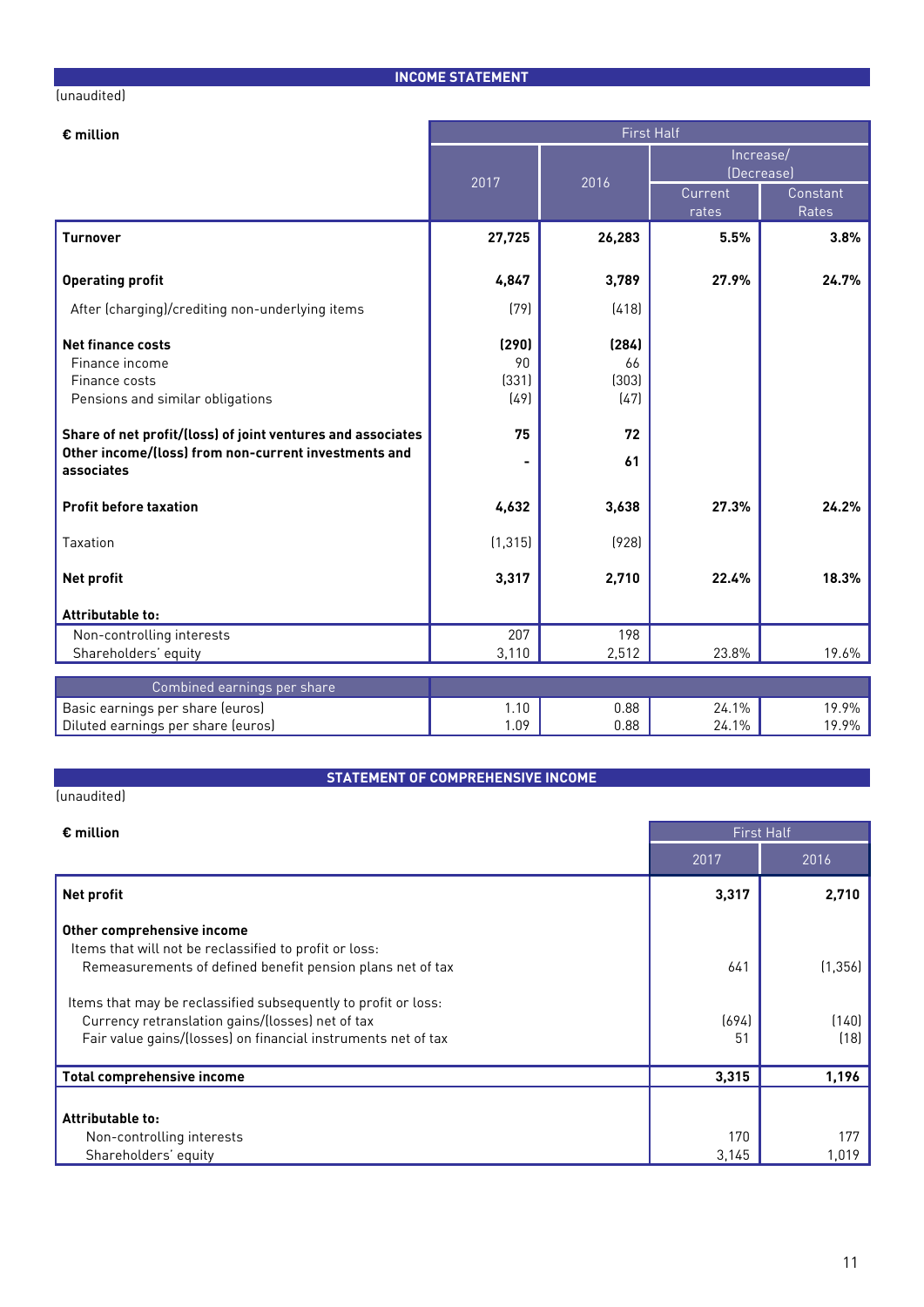## **STATEMENT OF CHANGES IN EQUITY**

| € million                                                                                       | Called<br>up share       | Share<br>premium         | Other                    | Retained                 | Total             | Non-<br>controlling             | Total             |
|-------------------------------------------------------------------------------------------------|--------------------------|--------------------------|--------------------------|--------------------------|-------------------|---------------------------------|-------------------|
|                                                                                                 | capital                  | account                  | reserves                 | profit                   |                   | interest                        | equity            |
| First half - 2017                                                                               |                          |                          |                          |                          |                   |                                 |                   |
| 1 January 2017                                                                                  | 484                      | 134                      | (7,443)                  | 23,179                   | 16,354            | 626                             | 16,980            |
| Profit or loss for the period                                                                   |                          |                          |                          | 3,110                    | 3,110             | 207                             | 3,317             |
| Other comprehensive income net of tax:                                                          |                          |                          |                          |                          |                   |                                 |                   |
| Fair value gains/(losses) on financial<br>instruments<br>Remeasurements of defined benefit      |                          |                          | 52                       |                          | 52                | (1)                             | 51                |
| pension plans net of tax                                                                        |                          |                          |                          | 641                      | 641               |                                 | 641               |
| Currency retranslation gains/(losses)                                                           |                          |                          | (633)                    | (25)                     | (658)             | (36)                            | (694)             |
| Total comprehensive income<br>Dividends on ordinary capital                                     |                          |                          | (581)                    | 3,726<br>(1, 925)        | 3,145<br>(1, 925) | 170<br>$\overline{\phantom{a}}$ | 3,315<br>(1, 925) |
| Repurchase of shares <sup>[a]</sup>                                                             |                          | $\blacksquare$           | (1, 368)                 |                          | (1, 368)          | $\overline{\phantom{a}}$        | (1, 368)          |
| Movements in treasury stock <sup>(b)</sup>                                                      |                          |                          | (54)                     | (146)                    | (200)             |                                 | (200)             |
| Share-based payment credit <sup>(c)</sup>                                                       |                          |                          |                          | 158                      | 158               |                                 | 158               |
| Dividends paid to non-controlling                                                               |                          |                          |                          |                          |                   |                                 |                   |
| interests                                                                                       |                          |                          |                          |                          |                   | (184)                           | (184)             |
| Currency retranslation gains/(losses) net<br>of tax                                             |                          | $[3]$                    |                          |                          | $[3]$             |                                 | $[3]$             |
| Other movements in equity                                                                       |                          |                          | 31                       | 11                       | 42                | 3                               | 45                |
| 30 June 2017                                                                                    | 484                      | 131                      | (9, 415)                 | 25,003                   | 16,203            | 615                             | 16,818            |
|                                                                                                 |                          |                          |                          |                          |                   |                                 |                   |
| First half - 2016                                                                               |                          |                          |                          |                          |                   |                                 |                   |
| 1 January 2016                                                                                  | 484                      | 152                      | (7, 816)                 | 22,619                   | 15,439            | 643                             | 16,082            |
| Profit or loss for the period                                                                   |                          |                          |                          | 2,512                    | 2,512             | 198                             | 2,710             |
| Other comprehensive income net of tax:<br>Fair value gains/(losses) on financial<br>instruments |                          |                          | (18)                     |                          | (18)              | $\overline{\phantom{a}}$        | (18)              |
| Remeasurements of defined benefit<br>pension plans net of tax                                   |                          |                          | $\overline{a}$           | (1, 356)                 | (1, 356)          | $\overline{\phantom{a}}$        | (1, 356)          |
| Currency retranslation gains/(losses)                                                           |                          | $\overline{\phantom{a}}$ | (141)                    | 22                       | (119)             | (21)                            | (140)             |
| Total comprehensive income                                                                      |                          |                          | (159)                    | 1,178                    | 1,019             | 177                             | 1,196             |
| Dividends on ordinary capital                                                                   |                          |                          |                          | (1, 775)                 | (1, 775)          | $\overline{\phantom{a}}$        | (1, 775)          |
| Movements in treasury stock <sup>(b)</sup>                                                      |                          | $\overline{\phantom{a}}$ | (73)                     | (182)                    | (255)             | (4)                             | (259)             |
| Share-based payment credit <sup>(c)</sup>                                                       | $\overline{\phantom{a}}$ |                          |                          | 105                      | 105               | (1)                             | 104               |
| Dividends paid to non-controlling<br>interests                                                  |                          |                          | $\overline{\phantom{0}}$ | $\overline{\phantom{a}}$ |                   | (195)                           | (195)             |
| Currency retranslation gains/(losses) net<br>of tax                                             |                          | (14)                     | $\overline{\phantom{0}}$ |                          | (14)              | $\overline{\phantom{a}}$        | (14)              |

(a) Repurchase of shares reflects the cost of acquiring ordinary shares as part of the share buyback programme announced on 6 April 2017. At 30 June 2017 these shares have not been cancelled and are recognised as treasury shares (see note 8).

Other movements in equity  $(16)$   $(19)$   $(35)$   $(25)$   $(33)$ **30 June 2016 484 138 (8,064) 21,926 14,484 622 15,106**

(b) Includes purchases and sales of treasury stock, and transfer from treasury stock to retained profit of share-settled schemes arising from prior years and differences between exercise and grant price of share options.

<sup>(c)</sup> The share-based payment credit relates to the non-cash charge recorded against operating profit in respect of the fair value of share options and awards granted to employees.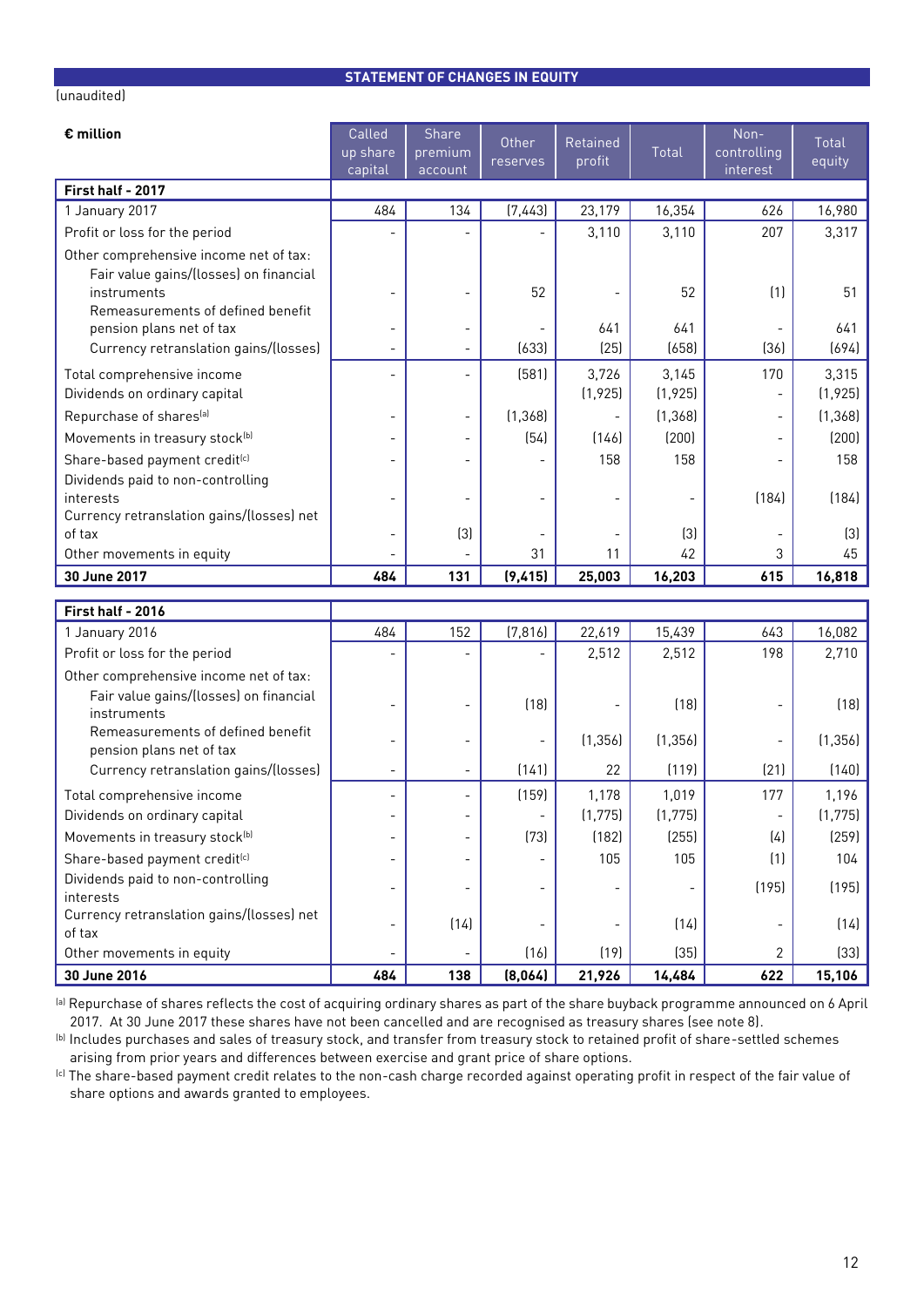# **BALANCE SHEET**

# (unaudited)

| € million                                                                         | As at          | As at          | As at          |
|-----------------------------------------------------------------------------------|----------------|----------------|----------------|
|                                                                                   | 30 June        | 31 December    | 30 June        |
|                                                                                   | 2017           | 2016           | 2016           |
|                                                                                   |                |                |                |
| <b>Non-current assets</b>                                                         |                |                |                |
| Goodwill                                                                          | 16,974         | 17,624         | 15,977         |
| Intangible assets                                                                 | 9,481          | 9,809          | 8,531          |
| Property, plant and equipment                                                     | 11,063         | 11,673         | 11,048         |
| Pension asset for funded schemes in surplus<br>Deferred tax assets                | 1,334<br>1,255 | 694            | 408            |
| Financial assets                                                                  | 685            | 1,354<br>673   | 1,458<br>602   |
| Other non-current assets                                                          | 615            | 718            | 898            |
|                                                                                   | 41,407         | 42,545         | 38,922         |
|                                                                                   |                |                |                |
| <b>Current assets</b>                                                             |                |                |                |
| Inventories                                                                       | 4,162          | 4,278          | 4,649          |
| Trade and other current receivables                                               | 6,215          | 5,102          | 6,291          |
| Current tax assets                                                                | 328            | 317            | 319            |
| Cash and cash equivalents                                                         | 5,016          | 3,382          | 3,119          |
| Other financial assets                                                            | 825            | 599            | 678            |
| Non-current assets held for sale                                                  | 52             | 206            | 197            |
|                                                                                   | 16,598         | 13,884         | 15,253         |
|                                                                                   |                |                |                |
| <b>Total assets</b>                                                               | 58,005         | 56,429         | 54,175         |
|                                                                                   |                |                |                |
| <b>Current liabilities</b>                                                        |                |                |                |
| <b>Financial liabilities</b>                                                      | 5,081          | 5,450          | 5,759          |
| Trade payables and other current liabilities                                      | 13,322         | 13,871         | 14,216         |
| Current tax liabilities                                                           | 992            | 844            | 974            |
| Provisions                                                                        | 424            | 390            | 360            |
| Current liabilities held for sale                                                 |                | 1              | 1              |
|                                                                                   | 19,820         | 20,556         | 21,310         |
|                                                                                   |                |                |                |
| <b>Non-current liabilities</b>                                                    |                |                |                |
| <b>Financial liabilities</b>                                                      | 14,552         | 11,145         | 10,612         |
| Non-current tax liabilities                                                       | 116            | 120            | 114            |
| Pensions and post-retirement healthcare liabilities:<br>Funded schemes in deficit | 1,277          |                |                |
| Unfunded schemes                                                                  | 1,619          | 2,163<br>1,704 | 2,563<br>1,677 |
| Provisions                                                                        | 1,001          | 1,033          | 951            |
| Deferred tax liabilities                                                          | 2,053          | 2,061          | 1,542          |
| Other non-current liabilities                                                     | 749            | 667            | 300            |
|                                                                                   | 21,367         | 18,893         | 17,759         |
|                                                                                   |                |                |                |
| <b>Total liabilities</b>                                                          | 41,187         | 39,449         | 39,069         |
|                                                                                   |                |                |                |
| <b>Equity</b>                                                                     |                |                |                |
| Shareholders' equity                                                              | 16,203         | 16,354         | 14,484         |
| Non-controlling interests                                                         | 615            | 626            | 622            |
| <b>Total equity</b>                                                               | 16,818         | 16,980         | 15,106         |
|                                                                                   |                |                |                |
| <b>Total liabilities and equity</b>                                               | 58,005         | 56,429         | 54,175         |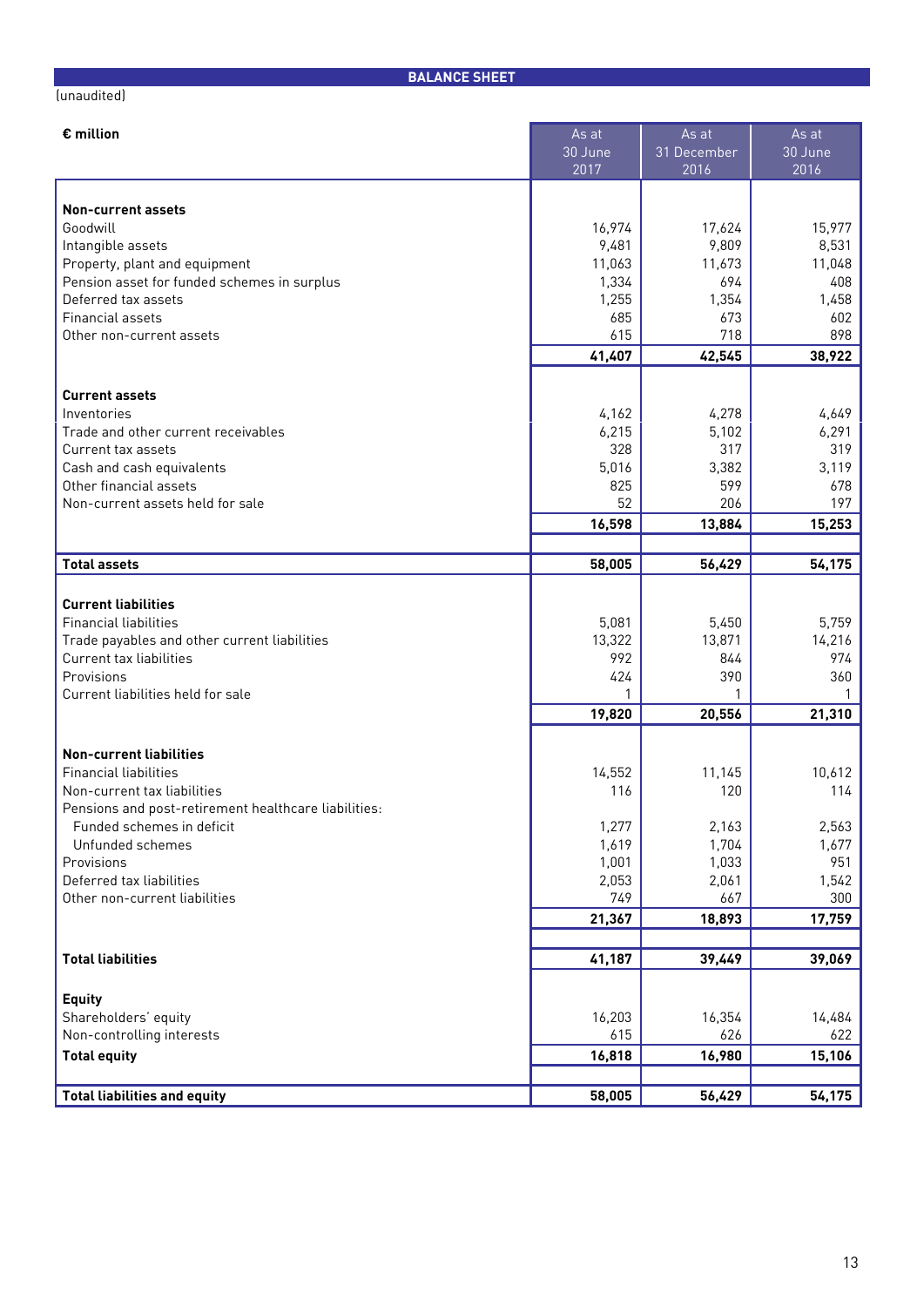# **CASH FLOW STATEMENT**

# (unaudited)

| $\epsilon$ million                                                | <b>First Half</b> |          |  |
|-------------------------------------------------------------------|-------------------|----------|--|
|                                                                   | 2017              | 2016     |  |
|                                                                   |                   |          |  |
| Net profit                                                        | 3,317             | 2,710    |  |
| Taxation                                                          | 1,315             | 928      |  |
| Share of net profit of joint ventures/associates and other income |                   |          |  |
| from non-current investments and associates                       | (75)              | (133)    |  |
| Net finance costs                                                 | 290               | 284      |  |
| <b>Operating profit</b>                                           | 4,847             | 3,789    |  |
|                                                                   |                   |          |  |
| Depreciation, amortisation and impairment                         | 763               | 681      |  |
| Changes in working capital                                        | (1,436)           | (1, 554) |  |
| Pensions and similar obligations less payments                    | (794)             | (223)    |  |
| Provisions less payments                                          | 68                | 32       |  |
| Elimination of (profits)/losses on disposals                      | (299)             | 117      |  |
| Non-cash charge for share-based compensation                      | 158               | 105      |  |
| Other adjustments                                                 |                   | 8        |  |
| <b>Cash flow from operating activities</b>                        | 3,307             | 2,955    |  |
|                                                                   |                   |          |  |
| Income tax paid                                                   | (1, 122)          | (1, 136) |  |
| Net cash flow from operating activities                           | 2,185             | 1,819    |  |
|                                                                   |                   |          |  |
| Interest received                                                 | 104               | 55       |  |
| Net capital expenditure                                           | (672)             | (759)    |  |
| Other acquisitions and disposals                                  | 154               | (92)     |  |
| Other investing activities                                        | (46)              | 152      |  |
|                                                                   |                   |          |  |
| Net cash flow (used in)/from investing activities                 | (460)             | (644)    |  |
|                                                                   |                   |          |  |
| Dividends paid on ordinary share capital                          | (1, 911)          | (1,768)  |  |
| Interest and preference dividends paid                            | (252)             | (290)    |  |
| Change in financial liabilities                                   | 3,613             | 1,859    |  |
| Repurchase of shares                                              | (1,071)           |          |  |
| Other movements on treasury stock                                 | (199)             | (260)    |  |
| Other financing activities                                        | (42)              | (59)     |  |
| Net cash flow (used in)/from financing activities                 | 138               | (518)    |  |
|                                                                   |                   |          |  |
|                                                                   |                   |          |  |
| Net increase/(decrease) in cash and cash equivalents              | 1,863             | 657      |  |
|                                                                   |                   |          |  |
| Cash and cash equivalents at the beginning of the period          | 3,198             | 2,128    |  |
| Effect of foreign exchange rate changes                           | (201)             | 152      |  |
| Cash and cash equivalents at the end of the period                | 4,860             | 2,937    |  |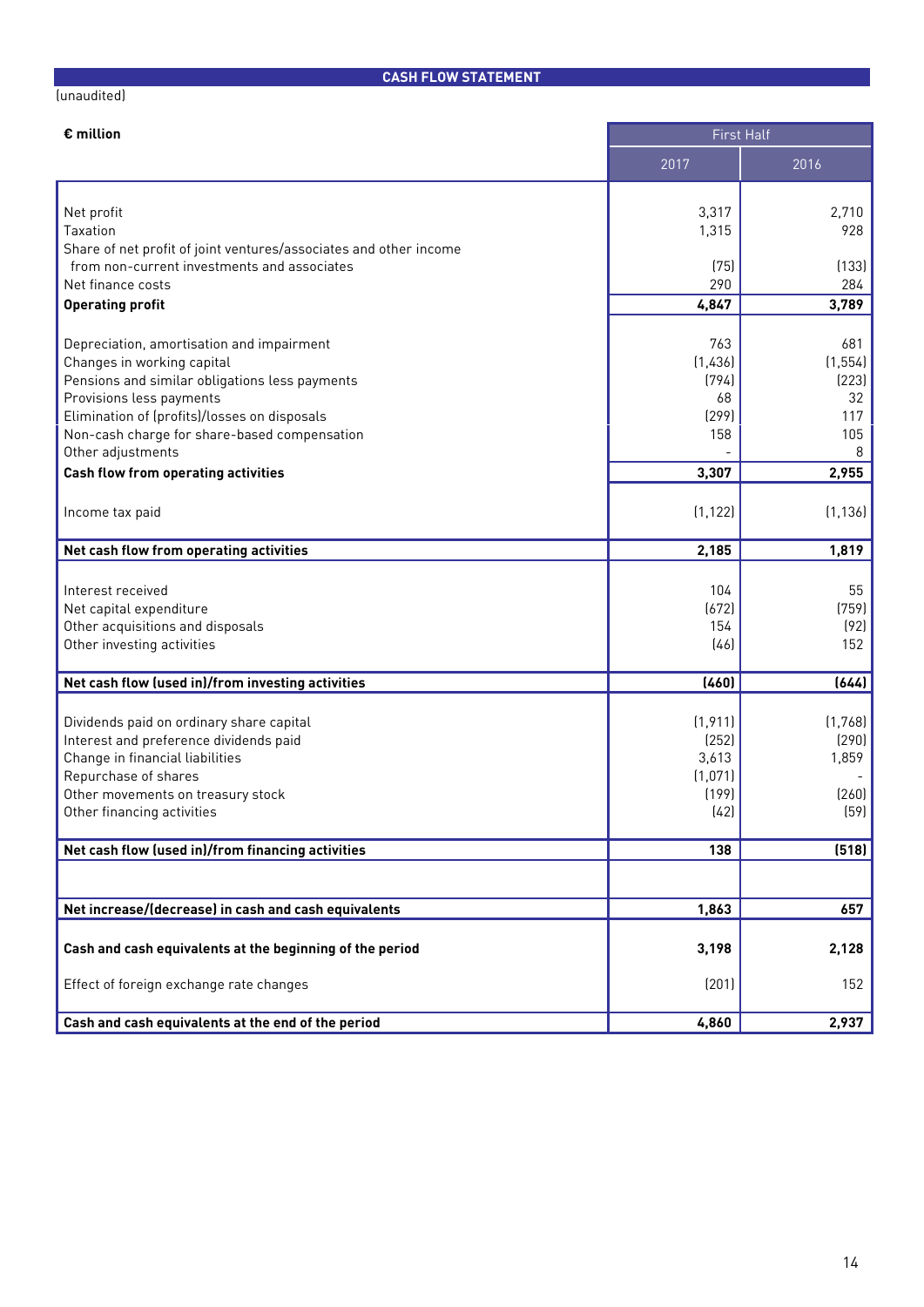### **1 ACCOUNTING INFORMATION AND POLICIES**

The accounting policies and methods of computation are in compliance with IAS 34 'Interim Financial Reporting' as issued by the International Accounting Standard Board (IASB) and as adopted by the EU; and except as set out below are consistent with the year ended 31 December 2016. The condensed interim financial statements are based on International Financial Reporting Standards (IFRS) as adopted by the EU and IFRS as issued by the IASB. With effect from 1 January 2017 we have implemented amendments to IAS 7 'Statement of Cash Flows'. The impact on the Group is not material.

After making appropriate enquiries, the Directors have a reasonable expectation that the Group has adequate resources to continue in operational existence for the foreseeable future. Accordingly, they continue to adopt the going concern basis in preparing the half year financial statements.

The condensed interim financial statements are shown at current exchange rates, while percentage year-on-year changes are shown at both current and constant exchange rates to facilitate comparison. The income statement on page 11, the statement of comprehensive income on page 11, the statement of changes in equity on page 12 and the cash flow statement on page 14 are translated at exchange rates current in each period. The balance sheet on page 13 is translated at period-end rates of exchange.

The condensed interim financial statements attached do not constitute the full financial statements within the meaning of section 434 of the UK Companies Act 2006. The comparative figures for the financial year ended 31 December 2016 are not Unilever PLC's statutory accounts for that financial year. Those accounts of Unilever for the year ended 31 December 2016 have been reported on by the Group's auditor and delivered to the Registrar of Companies. The report of the auditor on these accounts was (i) unqualified, (ii) did not include a reference to any matters to which the auditor drew attention by way of emphasis without qualifying their report, and (iii) did not contain a statement under section 498 (2) or (3) of the UK Companies Act 2006.

### **Change in reporting of performance measures**

Following our strategic review earlier this year, we announced that we would be accelerating savings programmes and being more active in the development of our portfolio, including exiting from our spreads business. This will mean spending significant funds on restructuring costs. In order to provide a clear picture of our performance against the objectives set out in the announcement of the outcome of the review, where relevant, our non-GAAP measures will now exclude restructuring costs as well as any other significant unusual items within net profit but not operating profit.

Our non-GAAP measures have therefore changed from 'core operating profit', 'core operating margin', 'core earnings per share', 'core effective tax rate' and 'constant core earnings per share' to 'underlying operating profit', 'underlying operating margin', 'underlying earnings per share', 'underlying effective tax rate' and 'constant underlying earnings per share' respectively.

Underlying operating profit and underlying operating margin exclude the impact of business disposals, acquisition and disposalrelated costs, restructuring costs, impairments and other one-off items, which we collectively term non-underlying items.

Underlying earnings per share, underlying effective tax rate and constant underlying earnings per share exclude post-tax impact of non-underlying items and post-tax impact of other significant unusual items within net profit but not operating profit.

The definitions of underlying operating profit, underlying operating margin, underlying earnings per share, underlying effective tax rate and constant underlying earnings per share are provided on pages 8 and 9. Note 2 explains non-underlying items for the first half year 2017 and 2016.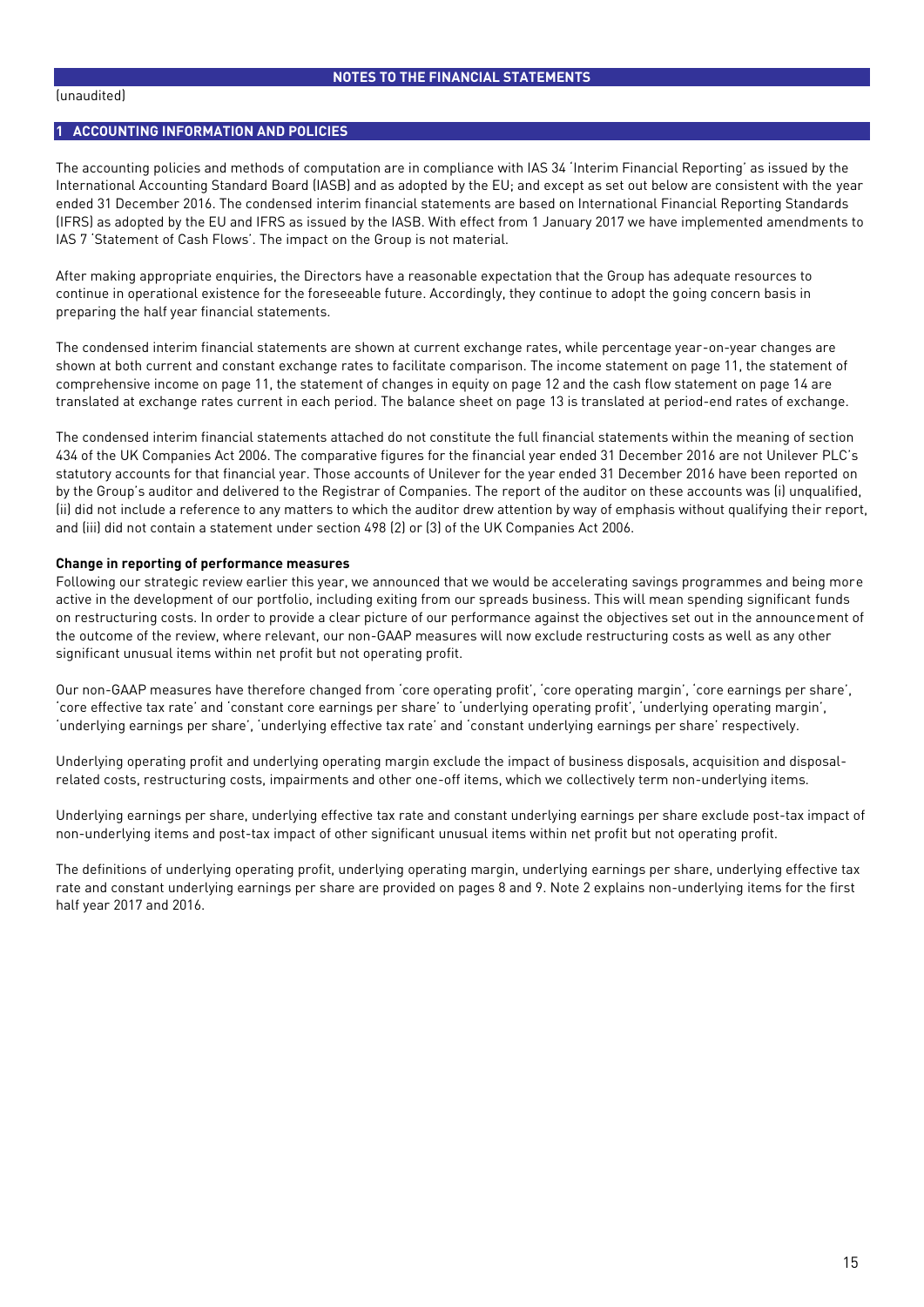## **2 SIGNIFICANT ITEMS WITHIN THE INCOME STATEMENT**

In our income statement reporting we disclose the total value of non-underlying items that arise within operating profit. These are costs and revenues relating to business disposals, acquisition and disposal related costs, restructuring costs, impairments and other one-off items, which we collectively term non-underlying items, due to their nature and/or frequency of occurrence.

| $\epsilon$ million                                 | <b>First Half</b> |       |  |
|----------------------------------------------------|-------------------|-------|--|
|                                                    | 2017              | 2016  |  |
| Acquisition and disposal related costs             | (69)              | (43)  |  |
| Gain/(loss) on disposal of group companies         | 308               | (101) |  |
| Restructuring costs                                | (318)             | (258) |  |
| Impairments and other one-off items <sup>(a)</sup> |                   | (16)  |  |
|                                                    |                   |       |  |
| Non-underlying items before tax                    | (79)              | (418) |  |
| Tax impact of non-underlying items                 | (21)              | 114   |  |
| Non-underlying items after tax                     | (100)             | (304) |  |
|                                                    |                   |       |  |
| Attributable to:                                   |                   |       |  |
| Non-controlling interests                          | (4)               | (4)   |  |
| Shareholders' equity                               | (96)              | (300) |  |

(a) 2016 relates to foreign exchange losses arising from remeasurement of our Argentinian business at a rate of 14 pesos per US dollar.

The following table shows the impact of non-underlying items on profit attributable to shareholders.

| $\epsilon$ million                                     | <b>First Half</b> |       |  |
|--------------------------------------------------------|-------------------|-------|--|
|                                                        | 2017              | 2016  |  |
| Net profit attributable to shareholders' equity        | 3,110             | 2,512 |  |
| Post tax impact of non-underlying items                | 96                | 300   |  |
| Underlying profit attributable to shareholders' equity | 3,206             | 2,812 |  |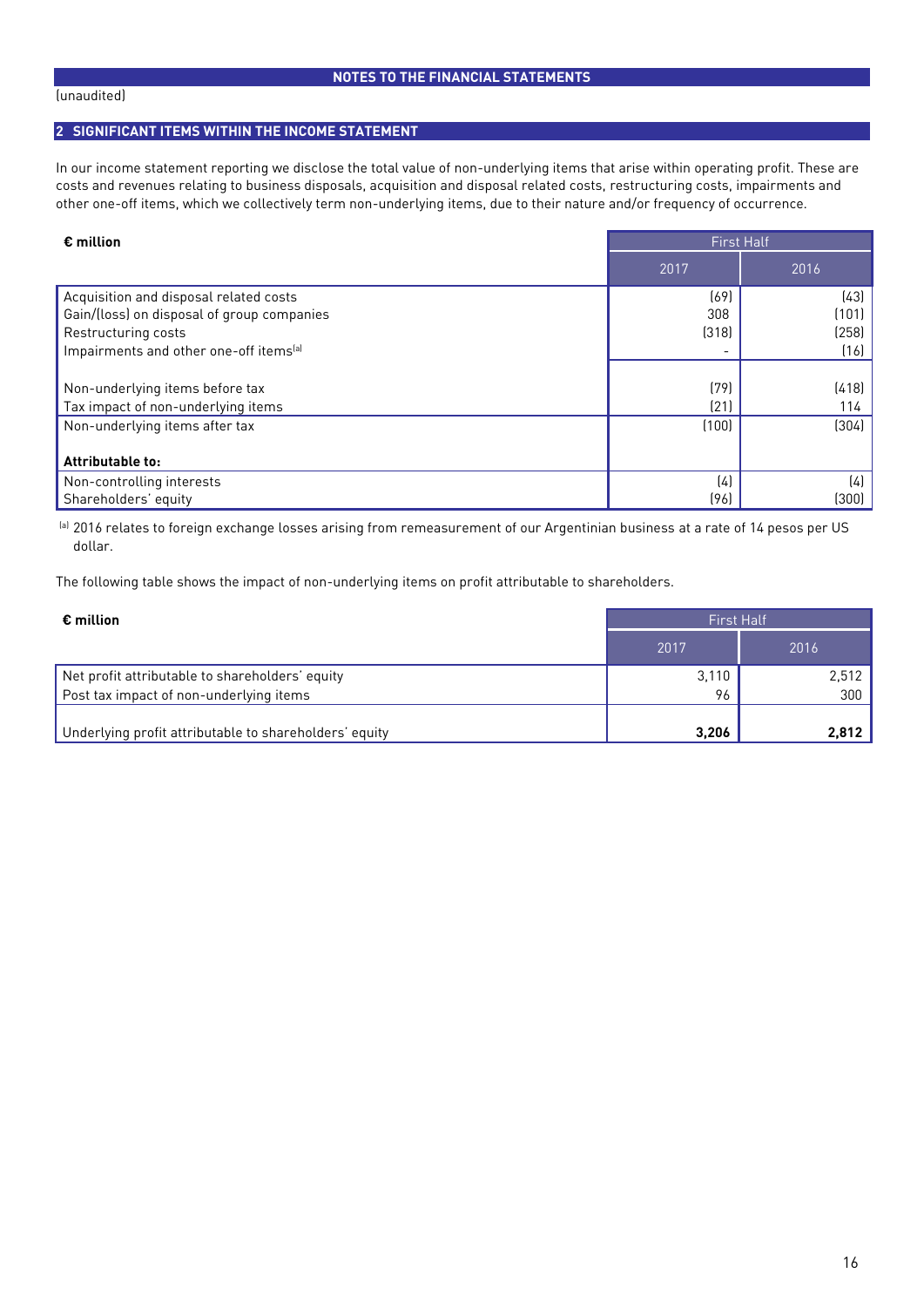# **NOTES TO THE FINANCIAL STATEMENTS**

# **3 SEGMENT INFORMATION - CATEGORIES**

| <b>Second Quarter</b>                    | Personal<br>Care | Home Care | Home Care<br>and Personal<br>Care | Foods | Refreshment | Foods and<br>Refreshment | Total  |
|------------------------------------------|------------------|-----------|-----------------------------------|-------|-------------|--------------------------|--------|
| <b>Turnover</b> $f \in$ million]<br>2016 | 5,027            | 2,501     | 7,528                             | 3,073 | 3,134       | 6,207                    | 13,735 |
| 2017                                     | 5,340            | 2,688     | 8,028                             | 3,148 | 3,230       | 6,378                    | 14,406 |
| Change (%)                               | 6.3              | 7.5       | 6.7                               | 2.4   | 3.0         | 2.8                      | 4.9    |
| Impact of:                               |                  |           |                                   |       |             |                          |        |
| Exchange rates (%)                       | 2.0              | 2.3       | 2.1                               | 1.2   | (1.7)       | (0.3)                    | 1.0    |
| Acquisitions (%)                         | 2.0              | 3.0       | 2.3                               | 0.1   | ۰           | 0.0                      | 1.3    |
| Disposals (%)                            | (0.1)            | (0.4)     | (0.2)                             |       | (1.7)       | (0.9)                    | (0.5)  |
| Underlying sales growth [%]              | $2.2\phantom{0}$ | 2.5       | 2.3                               | 1.2   | 6.7         | 3.9                      | 3.0    |
| Price (%)                                | 2.5              | 2.4       | 2.5                               | 2.5   | 4.8         | 3.7                      | 3.0    |
| Volume (%)                               | (0.3)            | 0.1       | (0.1)                             | (1.3) | 1.8         | 0.2                      |        |

| <b>First Half</b>                                                 | Personal<br>Care | Home Care    | Home Care<br>and Personal<br>Care | Foods          | Refreshment  | Foods and<br>Refreshment | Total          |
|-------------------------------------------------------------------|------------------|--------------|-----------------------------------|----------------|--------------|--------------------------|----------------|
|                                                                   |                  |              |                                   |                |              |                          |                |
| Turnover (€ million)                                              |                  |              |                                   |                |              |                          |                |
| 2016                                                              | 9,822            | 4,950        | 14,772                            | 6,169          | 5,342        | 11,511                   | 26,283         |
| 2017                                                              | 10,481           | 5,398        | 15,879                            | 6,297          | 5,549        | 11,846                   | 27,725         |
| Change [%]                                                        | 6.7              | 9.1          | 7.5                               | 2.1            | 3.9          | 2.9                      | 5.5            |
| Impact of:                                                        |                  |              |                                   |                |              |                          |                |
| Exchange rates (%)                                                | 2.5              | 3.0          | 2.7                               | 1.6            | (1.1)        | 0.3                      | 1.7            |
| Acquisitions (%)                                                  | 1.6              | 2.9          | 2.0                               |                |              |                          | 1.1            |
| Disposals (%)                                                     | (0.1)            | (0.4)        | (0.2)                             | (0.2)          | (1.0)        | [0.6]                    | (0.4)          |
| Underlying sales growth [%]                                       | 2.6              | 3.3          | 2.8                               | 0.6            | 6.1          | 3.1                      | 3.0            |
| Price [%]                                                         | 2.6              | 2.5          | 2.6                               | 2.4            | 4.9          | 3.5                      | 3.0            |
| Volume (%)                                                        | $\overline{a}$   | 0.8          | 0.3                               | (1.7)          | 1.2          | (0.4)                    |                |
| Operating profit (€ million)<br>2016<br>2017                      | 1,640<br>2,068   | 476<br>573   | 2,116<br>2,641                    | 1,048<br>1,167 | 625<br>1,039 | 1,673<br>2,206           | 3,789<br>4,847 |
| <b>Underlying operating profit</b><br>(€ million)<br>2016<br>2017 | 1,840<br>2,207   | 533<br>643   | 2,373<br>2,850                    | 1,154<br>1,242 | 680<br>834   | 1,834<br>2,076           | 4,207<br>4,926 |
| <b>Operating margin (%)</b><br>2016<br>2017                       | 16.7<br>19.7     | 9.6<br>10.6  | 14.3<br>16.6                      | 17.0<br>18.5   | 11.7<br>18.7 | 14.5<br>18.6             | 14.4<br>17.5   |
| <b>Underlying operating margin</b><br>(% )<br>2016<br>2017        | 18.7<br>21.1     | 10.8<br>11.9 | 16.1<br>17.9                      | 18.7<br>19.7   | 12.7<br>15.0 | 15.9<br>17.5             | 16.0<br>17.8   |

Turnover growth is made up of distinct individual growth components namely underlying sales, currency impact, acquisitions and disposals. Turnover growth is arrived at by multiplying these individual components on a compounded basis as there is a currency impact on each of the other components. Accordingly, turnover growth is more than just the sum of the individual components.

Underlying operating profit represents our measure of segment profit or loss as it is the primary measure used for the purpose of making decisions about allocating resources and assessing performance of segments. Underlying operating margin is calculated as underlying operating profit divided by turnover.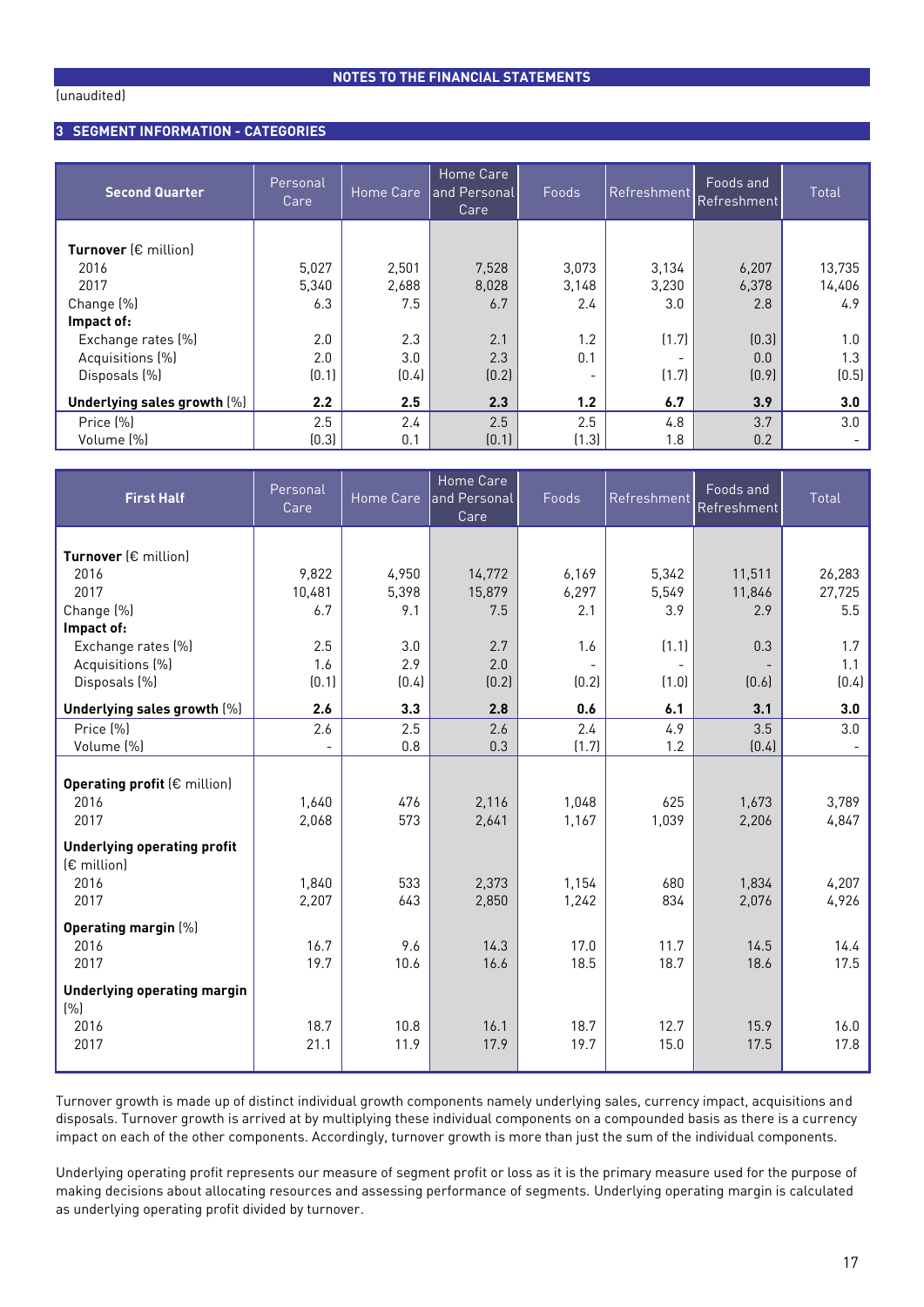# **NOTES TO THE FINANCIAL STATEMENTS**

# **4 SEGMENT INFORMATION – GEOGRAPHICAL AREA**

| <b>Second Quarter</b>                        | Asia/<br>AMET/<br><b>RUB</b> | The<br>Americas | Europe | Total  |
|----------------------------------------------|------------------------------|-----------------|--------|--------|
| <b>Turnover</b> $(\epsilon$ million)<br>2016 | 5,817                        | 4,302           | 3,616  | 13,735 |
| 2017                                         | 6,163                        | 4,707           | 3,536  | 14,406 |
| Change (%)                                   | 5.9                          | 9.4             | (2.2)  | 4.9    |
| Impact of:                                   |                              |                 |        |        |
| Exchange rates (%)                           | 0.9                          | 3.3             | (1.7)  | 1.0    |
| Acquisitions (%)                             | 1.0                          | 3.4             | (0.9)  | 1.3    |
| Disposals (%)                                | (0.3)                        | (1.2)           |        | (0.5)  |
| Underlying sales growth [%]                  | 4.3                          | 3.7             | 0.3    | 3.0    |
| Price (%)                                    | 4.9                          | 2.8             | 0.1    | 3.0    |
| Volume (%)                                   | (0.6)                        | 0.9             | 0.1    |        |

| <b>First Half</b>                                | Asia /<br>AMET/<br><b>RUB</b> | The<br><b>Americas</b> | Europe | Total  |
|--------------------------------------------------|-------------------------------|------------------------|--------|--------|
| Turnover $(\epsilon$ million)                    |                               |                        |        |        |
| 2016                                             | 11,281                        | 8,278                  | 6,724  | 26,283 |
| 2017                                             | 12,085                        | 9,077                  | 6,563  | 27,725 |
| Change (%)                                       | 7.1                           | 9.7                    | (2.4)  | 5.5    |
| Impact of:                                       |                               |                        |        |        |
| Exchange rate [%]                                | 1.2                           | 5.0                    | (1.9)  | 1.7    |
| Acquisitions (%)                                 | 0.5                           | 2.7                    | 0.3    | 1.1    |
| Disposals (%)                                    | (0.3)                         | (0.8)                  | (0.0)  | (0.4)  |
| Underlying sales growth [%]                      | 5.5                           | 2.5                    | (0.8)  | 3.0    |
| Price [%]                                        | 4.8                           | 3.1                    | [0.1]  | 3.0    |
| Volume (%)                                       | 0.8                           | (0.6)                  | [0.6]  |        |
|                                                  |                               |                        |        |        |
| Operating profit (€ million)                     |                               |                        |        |        |
| 2016<br>2017                                     | 1,668<br>2,070                | 999                    | 1,122  | 3,789  |
|                                                  |                               | 1,704                  | 1,073  | 4,847  |
| Underlying operating profit $(\epsilon$ million) |                               |                        |        |        |
| 2016                                             | 1,766                         | 1,252                  | 1,189  | 4,207  |
| 2017                                             | 2,211                         | 1,538                  | 1,177  | 4,926  |
| Operating margin [%]                             |                               |                        |        |        |
| 2016                                             | 14.8                          | 12.1                   | 16.7   | 14.4   |
| 2017                                             | 17.1                          | 18.8                   | 16.3   | 17.5   |
| Underlying operating margin (%)                  |                               |                        |        |        |
| 2016                                             | 15.7                          | 15.1                   | 17.7   | 16.0   |
| 2017                                             | 18.3                          | 16.9                   | 17.9   | 17.8   |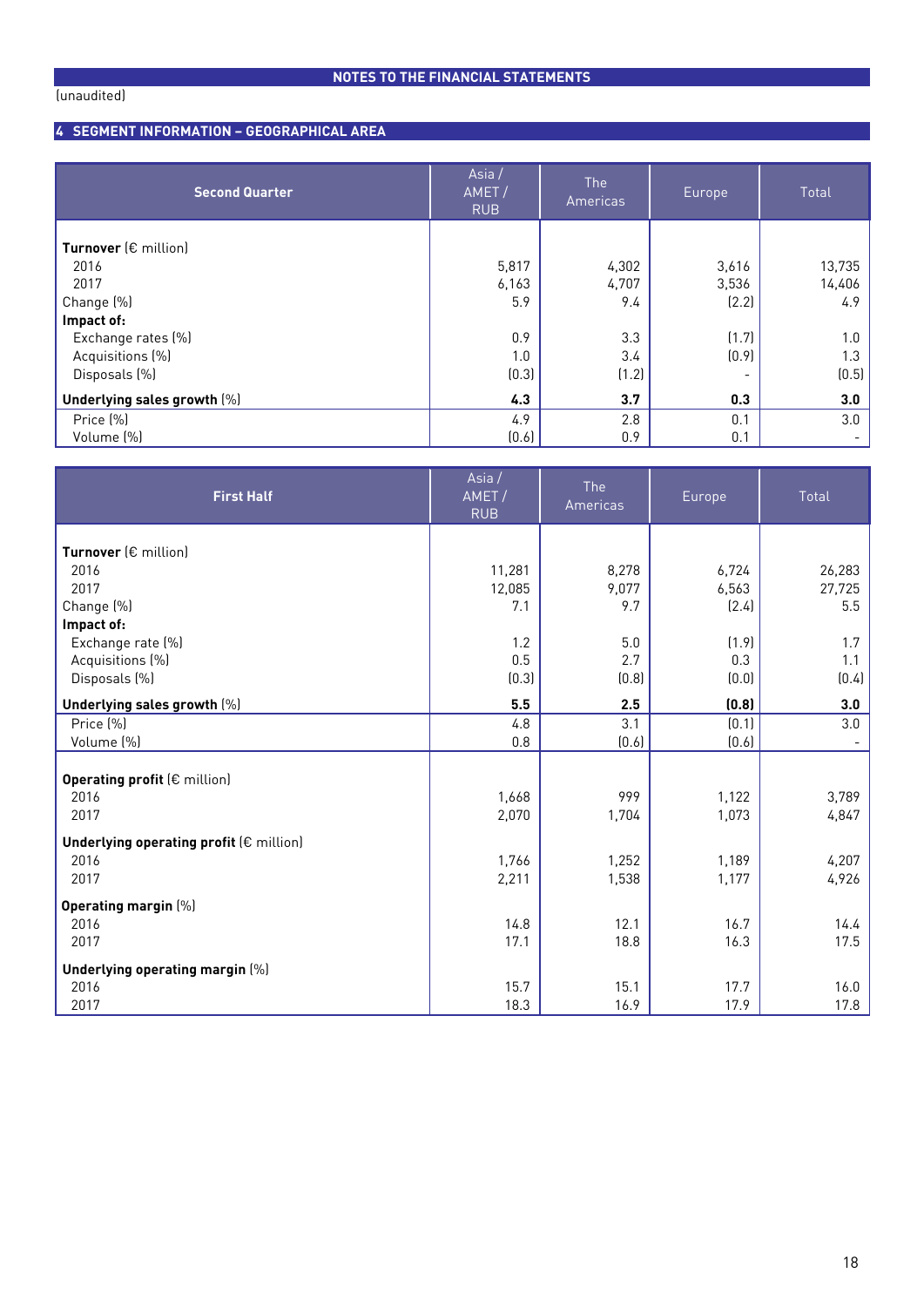# **NOTES TO THE FINANCIAL STATEMENTS**

## (unaudited)

## **5 TAXATION**

The effective tax rate for the first half was 28.9% compared to 26.0% in 2016. The tax rate is calculated by dividing the tax charge by pre-tax profit excluding the contribution of joint ventures and associates.

Tax effects of components of other comprehensive income were as follows:

| <b>E</b> million                                                                                                                               | First Half 2017      |                                       |                    | First Half 2016           |                                       |                           |
|------------------------------------------------------------------------------------------------------------------------------------------------|----------------------|---------------------------------------|--------------------|---------------------------|---------------------------------------|---------------------------|
|                                                                                                                                                | <b>Before</b><br>tax | $\overline{a}$<br>(charge)/<br>credit | After<br>tax       | <b>Before</b><br>tax      | Tax<br>(charge)/<br>credit            | After<br>tax              |
| Fair value gains/(losses) on financial instruments<br>Remeasurements of defined benefit pension plans<br>Currency retranslation gains/(losses) | 63<br>751<br>(723)   | (12)<br>(110)<br>29                   | 51<br>641<br>(694) | (76)<br>(1, 814)<br>(140) | 58<br>458<br>$\overline{\phantom{0}}$ | (18)<br>(1, 356)<br>(140) |
| Other comprehensive income                                                                                                                     | 91                   | (93)                                  | (2)                | (2,030)                   | 516                                   | (1, 514)                  |

## **6 COMBINED EARNINGS PER SHARE**

The combined earnings per share calculations are based on the average number of share units representing the combined ordinary shares of NV and PLC in issue during the period, less the average number of shares held as treasury stock.

In calculating diluted earnings per share and underlying earnings per share, a number of adjustments are made to the number of shares which principally includes the exercise of share options by employees.

Earnings per share for total operations for the six months were calculated as follows:

|                                                                       | 2017    | 2016    |
|-----------------------------------------------------------------------|---------|---------|
| <b>Combined EPS - Basic</b>                                           |         |         |
| Net profit attributable to shareholders' equity ( $\epsilon$ million) | 3,110   | 2,512   |
| Average number of combined share units (millions of units)            | 2,834.4 | 2,841.1 |
| Combined EPS - basic $(\epsilon)$                                     | 1.10    | 0.88    |

| Combined EPS - Diluted                                                |         |         |
|-----------------------------------------------------------------------|---------|---------|
| Net profit attributable to shareholders' equity ( $\epsilon$ million) | 3.110   | 2,512   |
| Adjusted average number of combined share units (millions of units)   | 2.845.7 | 2.853.5 |
| Combined EPS – diluted $\left[\varepsilon\right]$                     | 1.09    | 0.88    |

| Underlying EPS                                                                  |         |         |
|---------------------------------------------------------------------------------|---------|---------|
| Underlying profit attributable to shareholders' equity (see note 2) (€ million) | 3.206   | 2.812   |
| Adjusted average number of combined share units (millions of units)             | 2,845.7 | 2.853.5 |
| Underlying EPS - diluted $(\epsilon)$                                           | 1.13    | 0.99    |

In calculating underlying earnings per share, net profit attributable to shareholders' equity is adjusted to eliminate the post-tax impact of non-underlying items in operating profit and any other significant unusual items within net profit but not operating profit.

During the period the following movements in shares have taken place:

|                                                              | Millions |
|--------------------------------------------------------------|----------|
| Number of shares at 31 December 2016 (net of treasury stock) | 2,839.7  |
| Shares repurchased under the share buyback programme         | (27.5)   |
| Net movement in shares under incentive schemes               | 0.3      |
| Number of shares at 30 June 2017                             | 2.812.5  |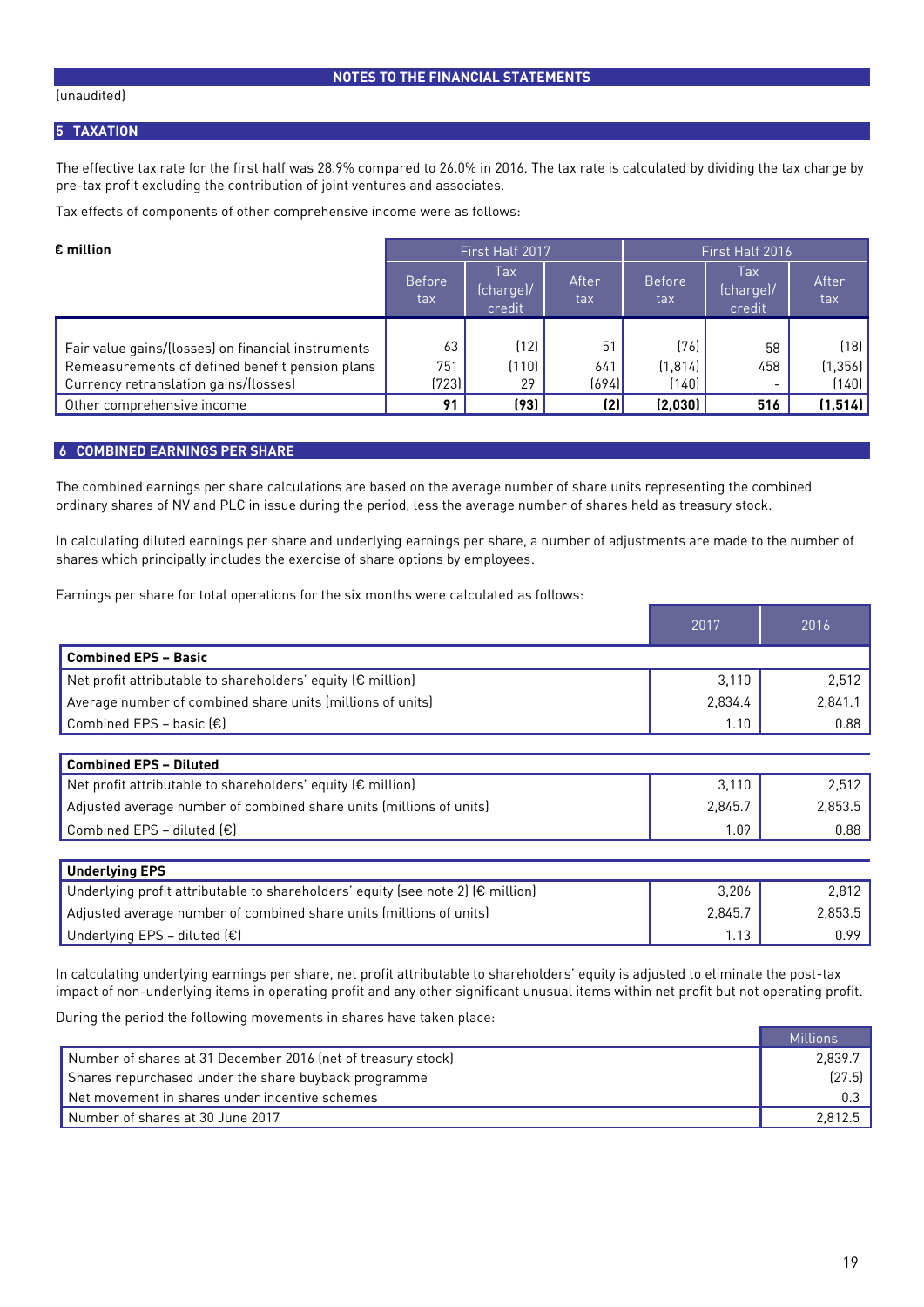## **NOTES TO THE FINANCIAL STATEMENTS**

## **7 ACQUISITIONS AND DISPOSALS**

The Group completed the following business acquisitions and disposals in the first six months of 2017.

| Deal completion date | Acquired/Disposed business                                                                     |
|----------------------|------------------------------------------------------------------------------------------------|
| 1 February 2017      | Acquired Living Proof Inc., an innovative premium hair care business.                          |
| 28 March 2017        | Sold AdeS soy beverage business in Latin America to Coca Cola FEMSA and The Coca Cola Company. |
| 1 May 2017           | Acquired Sir Kensington, a premium condiments business.                                        |

The total consideration for acquisitions completed in the first half of 2017 was €304 million (first half of 2016: €40 million).

## **8 SHARE BUYBACK PROGRAMME**

On 6 April 2017 Unilever announced a share buyback programme of €5 billion in 2017. At 30 June 2017 the group has repurchased 27,537,570 ordinary shares as part of the programme for €1,368 million. Cash paid for the repurchase of shares was €1,071 million and €297 million is shown within current financial liabilities. These shares have not been cancelled and are recognised as treasury shares with the cost reported within other reserves.

## **9 FINANCIAL INSTRUMENTS**

The Group is exposed to the risks of changes in fair value of its financial assets and liabilities. The following tables summarise the fair values and carrying amounts of financial instruments and the fair value calculations by category.

|                                                   |                          | Fair value                                 |                            | Carrying amount            |                                     |                          |  |
|---------------------------------------------------|--------------------------|--------------------------------------------|----------------------------|----------------------------|-------------------------------------|--------------------------|--|
| $\epsilon$ million                                | As at 30<br>June<br>2017 | <b>As at 31</b><br><b>December</b><br>2016 | $As$ at 30<br>June<br>2016 | As at $30$<br>June<br>2017 | <b>As at 31</b><br>December<br>2016 | As at 30<br>June<br>2016 |  |
| <b>Financial assets</b>                           |                          |                                            |                            |                            |                                     |                          |  |
| Cash and cash equivalents                         | 5,016                    | 3,382                                      | 3,119                      | 5,016                      | 3,382                               | 3,119                    |  |
| Held-to-maturity investments                      | 152                      | 142                                        | 138                        | 152                        | 142                                 | 138                      |  |
| Loans and receivables                             | 304                      | 398                                        | 344                        | 304                        | 398                                 | 344                      |  |
| Available-for-sale financial assets               | 655                      | 509                                        | 544                        | 655                        | 509                                 | 544                      |  |
| Financial assets at fair value through profit and |                          |                                            |                            |                            |                                     |                          |  |
| loss:                                             |                          |                                            |                            |                            |                                     |                          |  |
| Derivatives                                       | 293                      | 91                                         | 130                        | 293                        | 91                                  | 130                      |  |
| Other                                             | 106                      | 132                                        | 124                        | 106                        | 132                                 | 124                      |  |
|                                                   | 6,526                    | 4,654                                      | 4,399                      | 6,526                      | 4,654                               | 4,399                    |  |
| <b>Financial liabilities</b>                      |                          |                                            |                            |                            |                                     |                          |  |
| Preference shares                                 | (125)                    | (125)                                      | (129)                      | (68)                       | (68)                                | (68)                     |  |
| Bank loans and overdrafts                         | (829)                    | (1, 147)                                   | (1, 181)                   | (825)                      | (1, 146)                            | (1, 179)                 |  |
| Bonds and other loans                             | (19, 031)                | (15, 844)                                  | (15, 475)                  | (18, 353)                  | (15,053)                            | (14, 308)                |  |
| Finance lease creditors                           | (153)                    | (165)                                      | (175)                      | (134)                      | (143)                               | (149)                    |  |
| Derivatives                                       | (253)                    | (185)                                      | (144)                      | (253)                      | (185)                               | (144)                    |  |
| Other financial liabilities                       | $\overline{\phantom{a}}$ |                                            | (523)                      |                            |                                     | (523)                    |  |
|                                                   | (20, 391)                | (17, 466)                                  | (17, 627)                  | (19,633)                   | (16, 595)                           | (16, 371)                |  |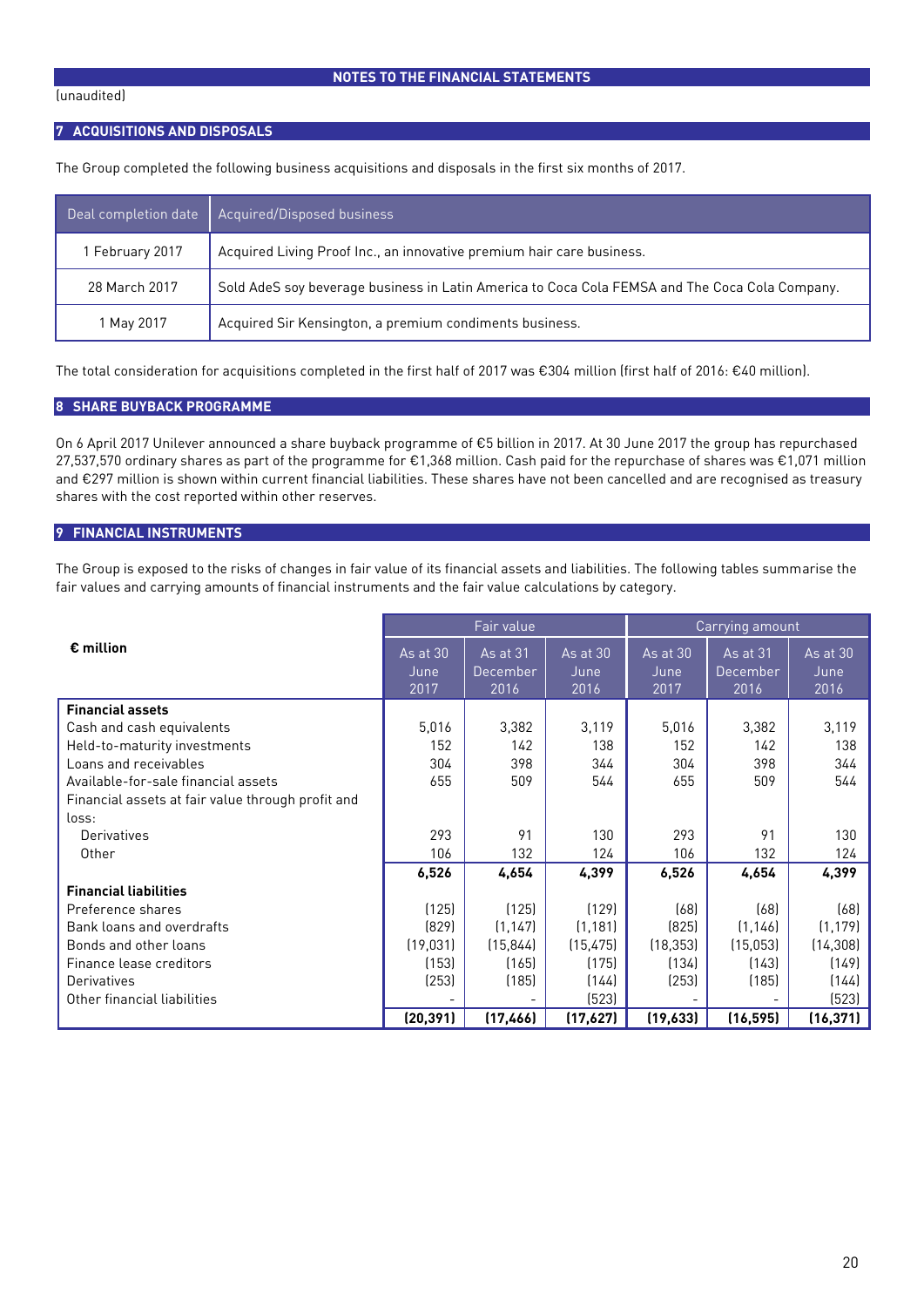## **9 FINANCIAL INSTRUMENTS** (continued)

| $\epsilon$ million                  | Level 1                  | Level 2                  | Level 3                  | Level 1                  | Level 2                | Level 3 | Level 1 | Level 2            | Level 3 |
|-------------------------------------|--------------------------|--------------------------|--------------------------|--------------------------|------------------------|---------|---------|--------------------|---------|
|                                     |                          | As at 30 June 2017       |                          |                          | As at 31 December 2016 |         |         | As at 30 June 2016 |         |
| Assets at fair value                |                          |                          |                          |                          |                        |         |         |                    |         |
| Other cash equivalents              | $\overline{\phantom{0}}$ | 724                      | $\overline{\phantom{0}}$ | $\overline{\phantom{a}}$ | 90                     |         |         | 211                |         |
| Available-for-sale financial assets | 277                      | 8                        | 370                      | 138                      | 98                     | 273     | 93      |                    | 450     |
| Financial assets at fair value      |                          |                          |                          |                          |                        |         |         |                    |         |
| through profit or loss:             |                          |                          |                          |                          |                        |         |         |                    |         |
| Derivatives <sup>[a]</sup>          | $\overline{\phantom{0}}$ | 376                      | $\overline{\phantom{0}}$ |                          | 226                    |         |         | 349                |         |
| Other                               | $\overline{\phantom{0}}$ | 104                      | ⌒                        | $\overline{\phantom{0}}$ | 131                    |         | -       | 121                | ⌒       |
| Liabilities at fair value           |                          |                          |                          |                          |                        |         |         |                    |         |
| Derivatives <sup>[b]</sup>          | $\overline{\phantom{a}}$ | [392]                    | $\overline{\phantom{0}}$ | $\overline{\phantom{0}}$ | (331)                  |         | -       | (394)              |         |
| <b>Contingent Consideration</b>     | $\overline{\phantom{0}}$ | $\overline{\phantom{0}}$ | [413]                    | $\overline{\phantom{0}}$ | -                      | (380)   | -       |                    | (102)   |

(a) Includes €83 million (December 2016: €135 million) derivatives, reported within trade receivables, that hedge trading activities. (b) Includes €(139) million (December 2016: €(146) million) derivatives, reported within trade payables, that hedge trading activities.

There were no significant changes in classification of fair value of financial assets and financial liabilities since 31 December 2016. There were also no significant movements between the fair value hierarchy classifications since 31 December 2016.

The fair value of trade receivables and payables is considered to be equal to the carrying amount of these items due to their shortterm nature. The instruments that have a fair value that is different from the carrying amount are classified as Level 2.

## **Calculation of fair values**

The fair values of the financial assets and liabilities are defined as the price that would be received to sell an asset or paid to transfer a liability in an orderly transaction between market participants at the measurement date. Methods and assumptions used to estimate the fair values are consistent with those used in the year ended 31 December 2016.

## **10 DIVIDENDS**

The Boards have determined to pay a quarterly interim dividend for Q2 2017 at the following rates which are equivalent in value between the two companies at the rate of exchange applied under the terms of the Equalisation Agreement:

| Per Unilever N.V. ordinary share:             | € 0.3585    |
|-----------------------------------------------|-------------|
| Per Unilever PLC ordinary share:              | £ 0.3183    |
| Per Unilever N.V. New York share:             | US\$ 0.4140 |
| Per Unilever PLC American Depositary Receipt: | US\$ 0.4140 |

The quarterly interim dividends have been determined in euros and converted into equivalent sterling and US dollar amounts using exchange rates issued by WM/Reuters on 18 July 2017.

US dollar cheques for the quarterly interim dividend will be mailed on 6 September 2017 to holders of record at the close of business on 4 August 2017. In the case of the NV New York shares, Netherlands withholding tax will be deducted.

The quarterly dividend calendar for the remainder of 2017 will be as follows:

|                                     | Announcement<br><b>Date</b> | NV NY and PLC<br>ADR ex-Dividend<br>Date | NV and PLC ex-<br>Dividend Date | <b>Record Date</b> | Payment Date     |
|-------------------------------------|-----------------------------|------------------------------------------|---------------------------------|--------------------|------------------|
| Quarterly dividend -<br>for Q2 2017 | 20 July 2017                | 2 August 2017                            | 3 August 2017                   | 4 August 2017      | 6 September 2017 |
| Quarterly dividend -<br>for Q3 2017 | 19 October 2017             | November 2017                            | 2 November 2017                 | 3 November 2017    | 13 December 2017 |

## **11 EVENTS AFTER THE BALANCE SHEET DATE**

There were no material post balance sheet events other than those mentioned elsewhere in this report.